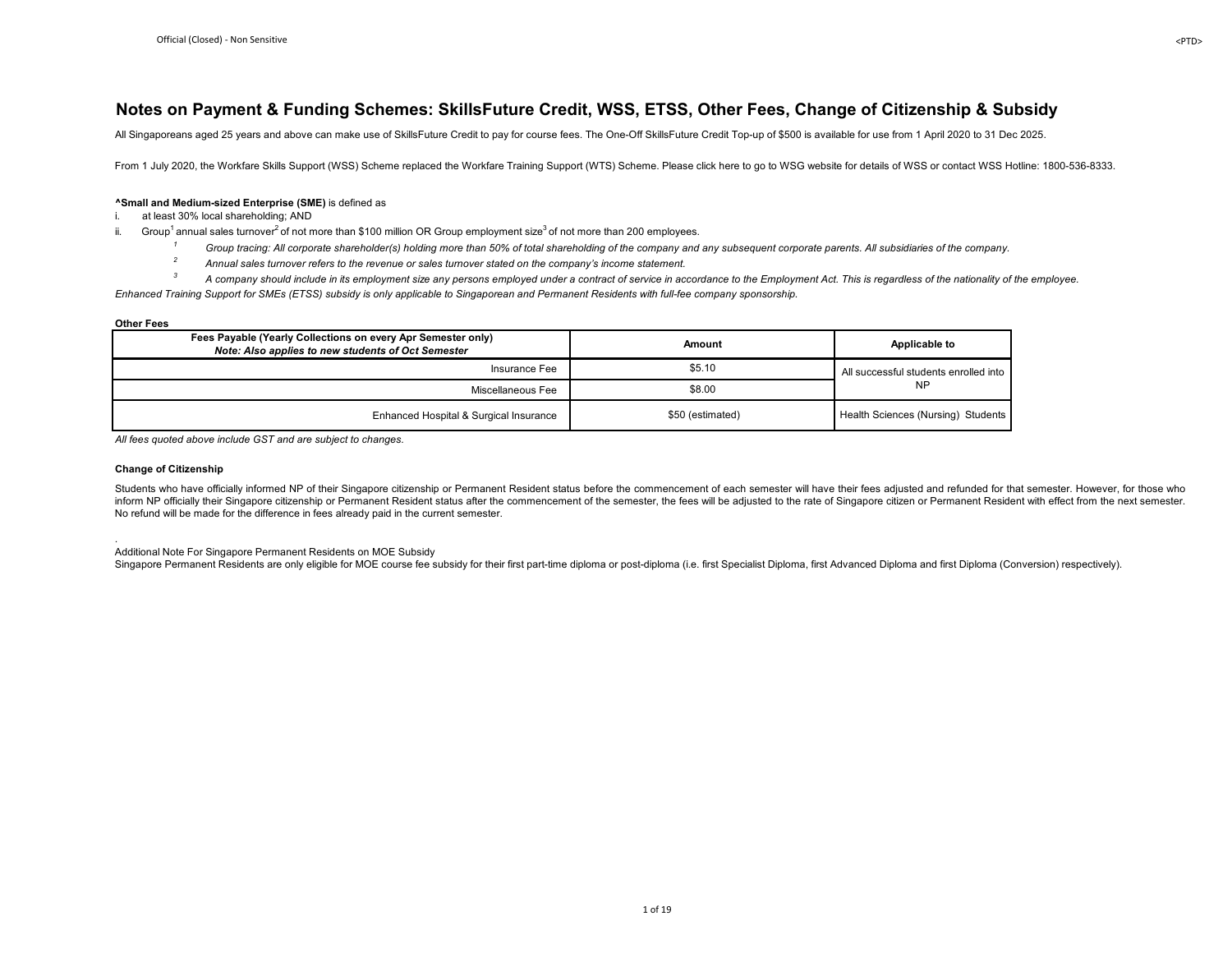## **Cluster: Build-Environment, Engineering & Marine**

| Diploma in Engineering (Building Services & Fire Safety) [DEBF1] Revised Curriculum from Apr 2019 Intake ________________5    |    |
|-------------------------------------------------------------------------------------------------------------------------------|----|
|                                                                                                                               |    |
|                                                                                                                               |    |
|                                                                                                                               |    |
|                                                                                                                               |    |
|                                                                                                                               |    |
|                                                                                                                               |    |
|                                                                                                                               |    |
| <b>Cluster: Business Management &amp; Others</b>                                                                              |    |
|                                                                                                                               |    |
|                                                                                                                               |    |
| Diploma in Business Practice (Administration & Management) [DBAM2] Revised Curriculum from Apr 2021 Intake ____________ 15    |    |
|                                                                                                                               |    |
| Diploma in Business Practice (International Supply Chain Management) [DBSC1] Revised Curriculum from Apr 2020 Intake _____ 17 |    |
|                                                                                                                               |    |
| <b>Cluster: Design and Media</b>                                                                                              |    |
| Diploma in Digital Communications [DDC]                                                                                       | 19 |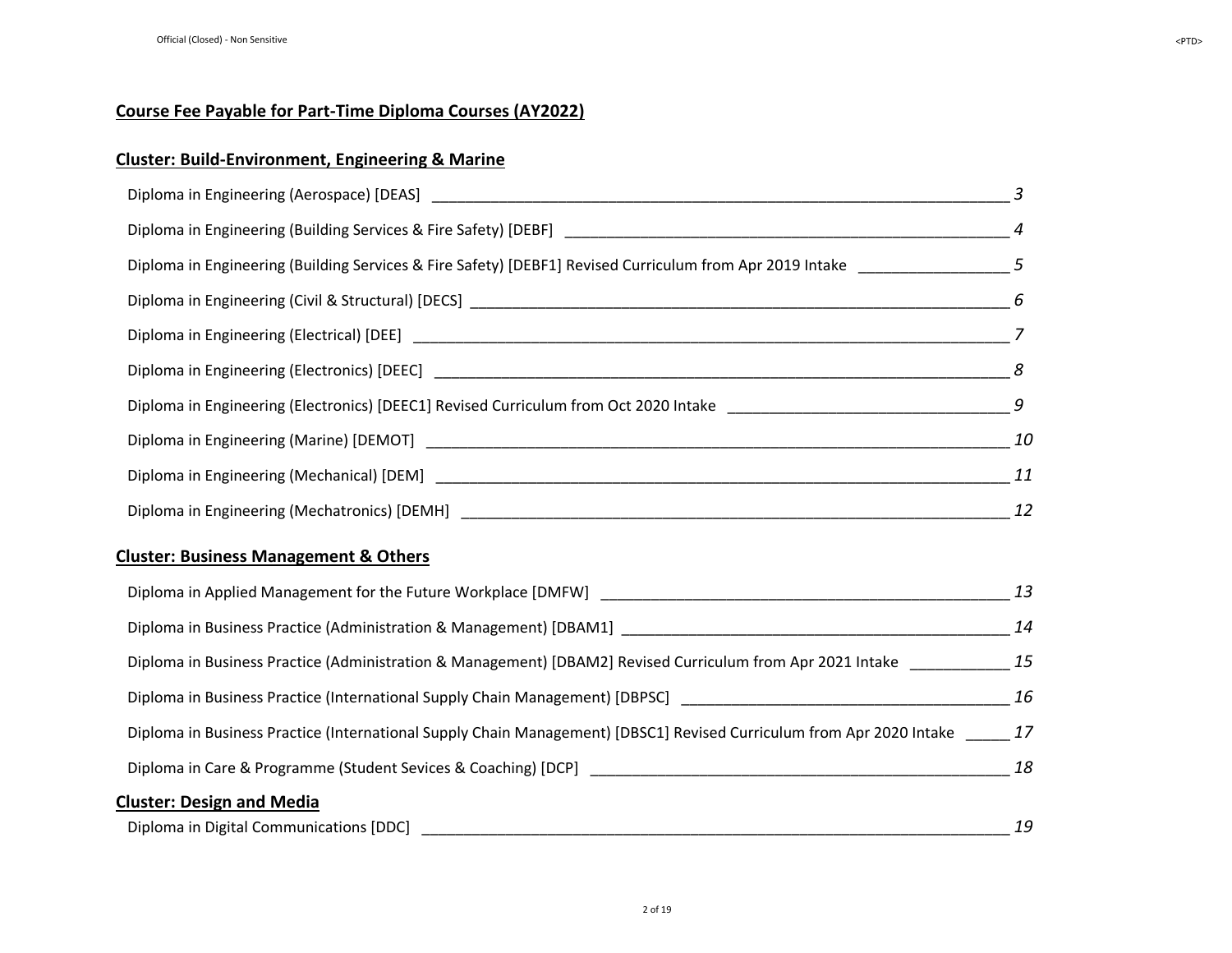The fees listed below are inclusive of GST. The fees are determined based on prevailing funding policies and subject to review and revision. \*^*Please refer to notes and other remarks above this Fee Table*

<span id="page-2-0"></span>

|                                                         |              | Singapore       | SC&SPR     | Singapore       |            | <b>Full Fees</b><br>(also for |
|---------------------------------------------------------|--------------|-----------------|------------|-----------------|------------|-------------------------------|
|                                                         |              | <b>Citizens</b> | Sponsored  | <b>Citizens</b> |            | repeat,                       |
|                                                         | Course       | Aged            | By         | Aged            | Singapore  | deferred                      |
| ●Cluster ●Diploma ●Certificate ●Module                  | <b>Hours</b> | 40 & Above      | SME^       | Below 40        | <b>PRs</b> | modules)                      |
| Built-Environment, Engineering & Marine                 |              |                 |            |                 |            |                               |
| Diploma in Engineering (Aerospace) [DEAS]               | 900          | \$1,675.65      | \$1,730.40 | \$2,513.40      | \$6,702.45 | \$16,756.20                   |
| 1. Certificate in Aviation Fundamentals                 | 180          | \$335.13        | \$346.08   | \$502.68        | \$1,340.49 | \$3,351.24                    |
| 1.1 Aerospace Fundamentals                              | 60           | \$111.71        | \$115.36   | \$167.56        | \$446.83   | \$1,117.08                    |
| 1.2 Flight Mechanics                                    | 60           | \$111.71        | \$115.36   | \$167.56        | \$446.83   | \$1,117.08                    |
| 1.3 Aerospace Maintenance Practices                     | 60           | \$111.71        | \$115.36   | \$167.56        | \$446.83   | \$1,117.08                    |
|                                                         |              |                 |            |                 |            |                               |
| 2. Certificate in Aircraft Electrical & Avionics System | 180          | \$335.13        | \$346.08   | \$502.68        | \$1,340.49 | \$3,351.24                    |
| 2.1 Basic Electricity & Electronics                     | 60           | \$111.71        | \$115.36   | \$167.56        | \$446.83   | \$1,117.08                    |
| 2.2 Aircraft Electrical Systems                         | 60           | \$111.71        | \$115.36   | \$167.56        | \$446.83   | \$1,117.08                    |
| 2.3 Avionics Theory & Systems                           | 60           | \$111.71        | \$115.36   | \$167.56        | \$446.83   | \$1,117.08                    |
|                                                         |              |                 |            |                 |            |                               |
| 3. Certificate in Aerospace Design & Processes          | 180          | \$335.13        | \$346.08   | \$502.68        | \$1,340.49 | \$3,351.24                    |
| 3.1 Aerospace Materials & Processes                     | 60           | \$111.71        | \$115.36   | \$167.56        | \$446.83   | \$1,117.08                    |
| 3.2 Airworthiness Legislation and Quality Systems       | 60           | \$111.71        | \$115.36   | \$167.56        | \$446.83   | \$1,117.08                    |
| 3.3 Aerospace Computer Aided Design                     | 60           | \$111.71        | \$115.36   | \$167.56        | \$446.83   | \$1,117.08                    |
|                                                         |              |                 |            |                 |            |                               |
| 4. Certificate in Aircraft Propulsion Systems           | 180          | \$335.13        | \$346.08   | \$502.68        | \$1,340.49 | \$3,351.24                    |
| 4.1 Mechanics of Fluid                                  | 60           | \$111.71        | \$115.36   | \$167.56        | \$446.83   | \$1,117.08                    |
| 4.2 Propulsion Fundamentals                             | 60           | \$111.71        | \$115.36   | \$167.56        | \$446.83   | \$1,117.08                    |
| 4.3 Aircraft Propulsion Systems                         | 60           | \$111.71        | \$115.36   | \$167.56        | \$446.83   | \$1,117.08                    |
|                                                         |              |                 |            |                 |            |                               |
| 5. Certificate in Aircraft Structures & Systems         | 180          | \$335.13        | \$346.08   | \$502.68        | \$1,340.49 | \$3,351.24                    |
| 5.1 Aircraft Structures and Mechanics                   | 60           | \$111.71        | \$115.36   | \$167.56        | \$446.83   | \$1,117.08                    |
| 5.2 Aircraft Systems                                    | 60           | \$111.71        | \$115.36   | \$167.56        | \$446.83   | \$1,117.08                    |
| 5.3 Aircraft Environment & Auxiliary Systems            | 60           | \$111.71        | \$115.36   | \$167.56        | \$446.83   | \$1,117.08                    |
|                                                         |              |                 |            |                 |            |                               |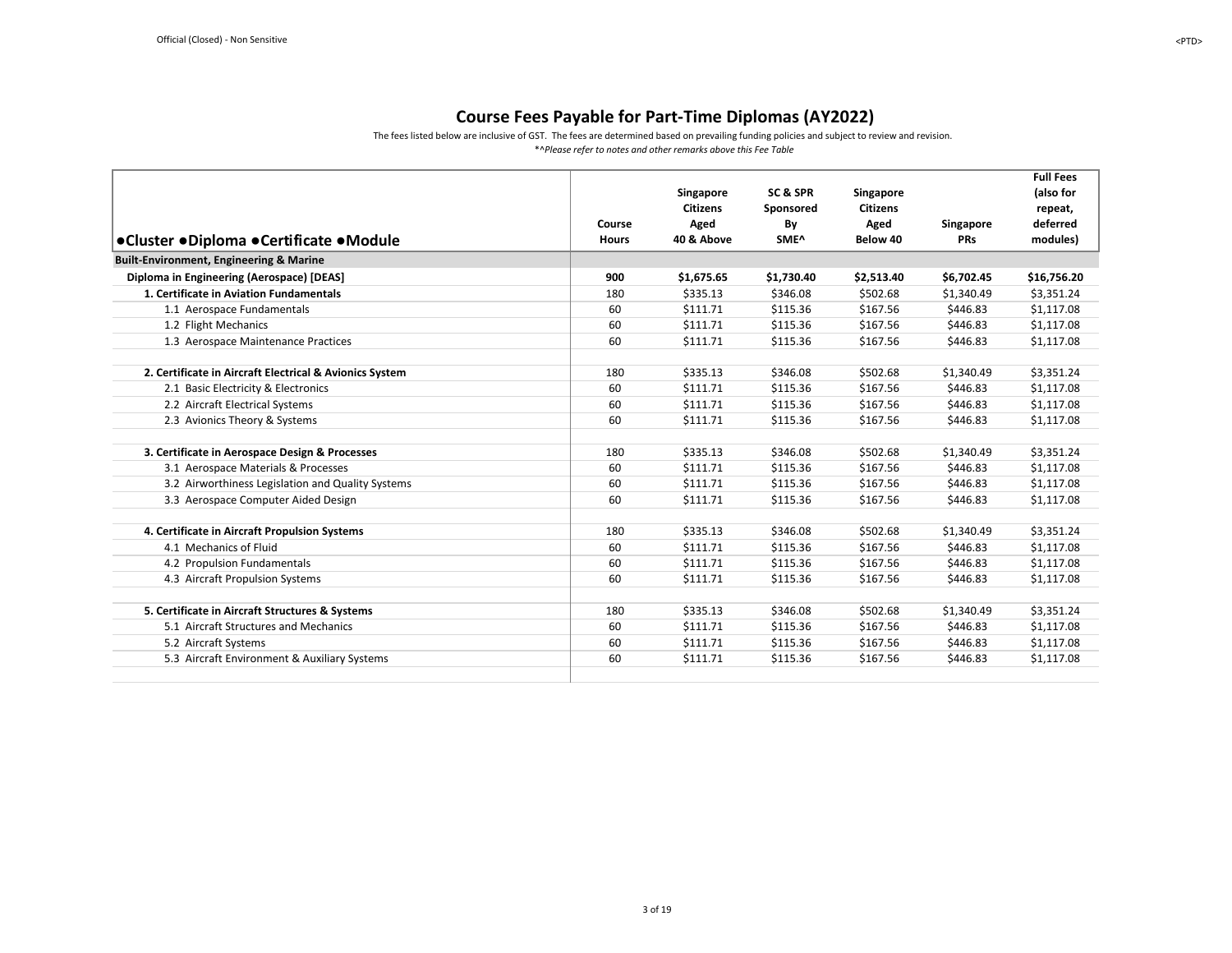The fees listed below are inclusive of GST. The fees are determined based on prevailing funding policies and subject to review and revision.

<span id="page-3-0"></span>

|                                                                 |              |                 |            |                 |            | <b>Full Fees</b> |
|-----------------------------------------------------------------|--------------|-----------------|------------|-----------------|------------|------------------|
|                                                                 |              | Singapore       | SC&SPR     | Singapore       |            | (also for        |
|                                                                 |              | <b>Citizens</b> | Sponsored  | <b>Citizens</b> |            | repeat,          |
|                                                                 | Course       | Aged            | By         | Aged            | Singapore  | deferred         |
| ●Cluster ●Diploma ●Certificate ●Module                          | <b>Hours</b> | 40 & Above      | SME^       | Below 40        | <b>PRs</b> | modules)         |
| Diploma in Engineering (Building Services & Fire Safety) [DEBF] | 900          | \$1,675.65      | \$1,730.40 | \$2,513.40      | \$6,702.45 | \$16,756.20      |
| 1. Certificate in Building Design & Management                  | 180          | \$335.13        | \$346.08   | \$502.68        | \$1,340.49 | \$3,351.24       |
| 1.1 Building CAD                                                | 60           | \$111.71        | \$115.36   | \$167.56        | \$446.83   | \$1,117.08       |
| 1.2 Project Management                                          | 60           | \$111.71        | \$115.36   | \$167.56        | \$446.83   | \$1,117.08       |
| 1.3 Architectural & Building Construction                       | 60           | \$111.71        | \$115.36   | \$167.56        | \$446.83   | \$1,117.08       |
|                                                                 |              |                 |            |                 |            |                  |
| 2. Certificate in Building Services (Mechanical)                | 180          | \$335.13        | \$346.08   | \$502.68        | \$1,340.49 | \$3,351.24       |
| 2.1 Basic Air-Conditioning                                      | 60           | \$111.71        | \$115.36   | \$167.56        | \$446.83   | \$1,117.08       |
| 2.2 Air-Conditioning & Mechanical Ventilation Systems           | 60           | \$111.71        | \$115.36   | \$167.56        | \$446.83   | \$1,117.08       |
| 2.3 Water, Sanitary & Gas Services                              | 60           | \$111.71        | \$115.36   | \$167.56        | \$446.83   | \$1,117.08       |
|                                                                 |              |                 |            |                 |            |                  |
| 3. Certificate in Building Services (Electrical)                | 180          | \$335.13        | \$346.08   | \$502.68        | \$1,340.49 | \$3,351.24       |
| 3.1 Principles of Electrical Engineering                        | 60           | \$111.71        | \$115.36   | \$167.56        | \$446.83   | \$1,117.08       |
| 3.2 Building Electrical Systems & Design                        | 60           | \$111.71        | \$115.36   | \$167.56        | \$446.83   | \$1,117.08       |
| 3.3 Intelligent Building Systems                                | 60           | \$111.71        | \$115.36   | \$167.56        | \$446.83   | \$1,117.08       |
|                                                                 |              |                 |            |                 |            |                  |
| 4. Certificate in Fire Safety                                   | 180          | \$335.13        | \$346.08   | \$502.68        | \$1,340.49 | \$3,351.24       |
| 4.1 Fire Operations & Investigation                             | 60           | \$111.71        | \$115.36   | \$167.56        | \$446.83   | \$1,117.08       |
| 4.2 Fire Safety Legislation & Regulations                       | 60           | \$111.71        | \$115.36   | \$167.56        | \$446.83   | \$1,117.08       |
| 4.3 Fire Safety Management                                      | 60           | \$111.71        | \$115.36   | \$167.56        | \$446.83   | \$1,117.08       |
|                                                                 |              |                 |            |                 |            |                  |
| 5. Certificate in Fire Protection Systems                       | 180          | \$335.13        | \$346.08   | \$502.68        | \$1,340.49 | \$3,351.24       |
| 5.1 Fire Science                                                | 60           | \$111.71        | \$115.36   | \$167.56        | \$446.83   | \$1,117.08       |
| 5.2 Fire Engineering                                            | 60           | \$111.71        | \$115.36   | \$167.56        | \$446.83   | \$1,117.08       |
| 5.3 Performance Based Design                                    | 60           | \$111.71        | \$115.36   | \$167.56        | \$446.83   | \$1,117.08       |
|                                                                 |              |                 |            |                 |            |                  |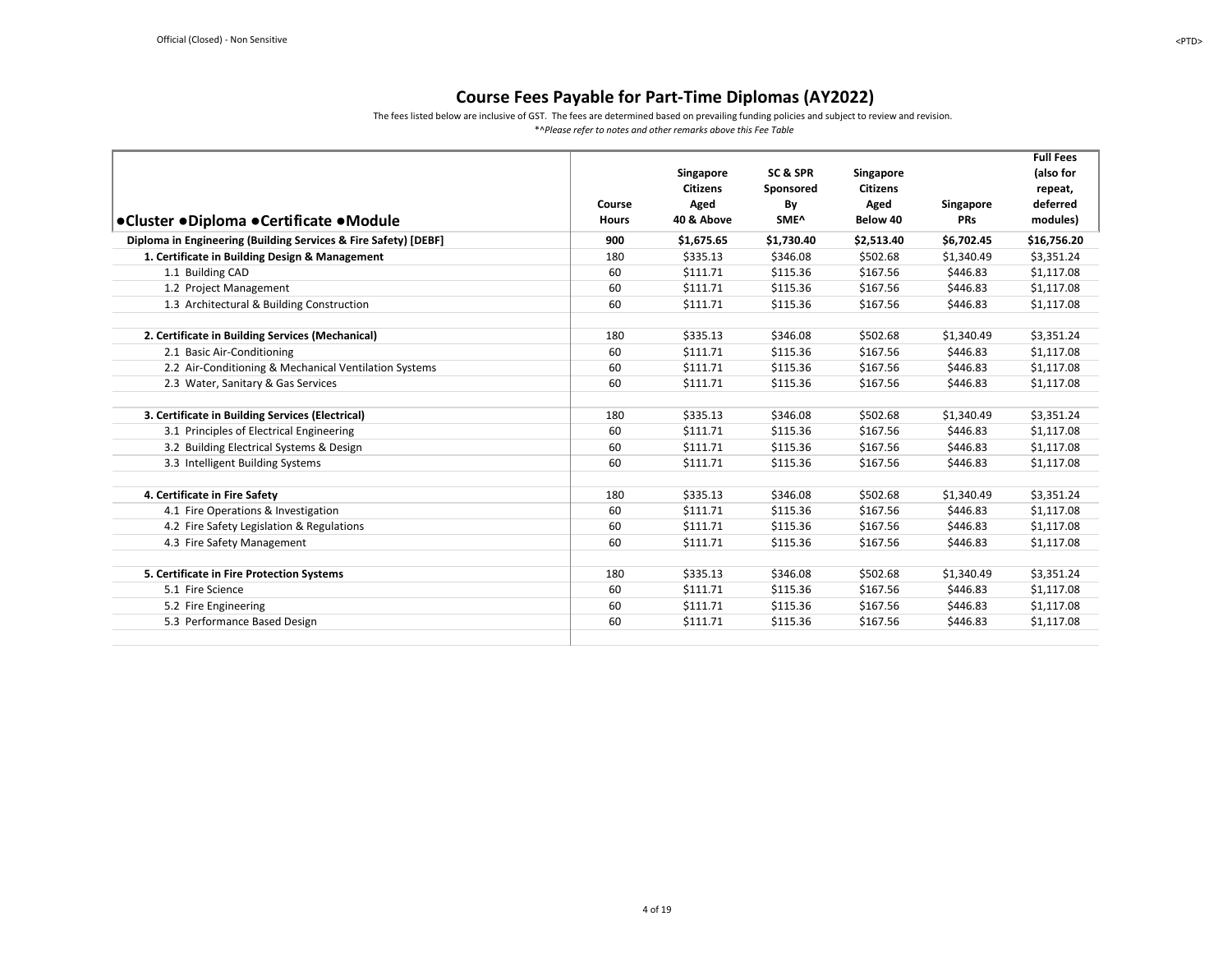The fees listed below are inclusive of GST. The fees are determined based on prevailing funding policies and subject to review and revision.

<span id="page-4-0"></span>

|                                                                                     |              |                 |                  |                 |            | <b>Full Fees</b> |
|-------------------------------------------------------------------------------------|--------------|-----------------|------------------|-----------------|------------|------------------|
|                                                                                     |              | Singapore       | SC & SPR         | Singapore       |            | (also for        |
|                                                                                     |              | <b>Citizens</b> | Sponsored        | <b>Citizens</b> |            | repeat,          |
|                                                                                     | Course       | Aged            | By               | Aged            | Singapore  | deferred         |
| ●Cluster ●Diploma ●Certificate ●Module                                              | <b>Hours</b> | 40 & Above      | SME <sup>^</sup> | Below 40        | <b>PRs</b> | modules)         |
| Diploma in Engineering (Building Services & Fire Safety) [DEBF1] Revised Curriculum |              |                 |                  |                 |            |                  |
| from Apr 2019 Intake                                                                | 900          | \$1,675.65      | \$1,730.40       | \$2,513.40      | \$6,702.45 | \$16,756.20      |
| 1. Certificate in Building Services (Electrical)                                    | 180          | \$335.13        | \$346.08         | \$502.68        | \$1,340.49 | \$3,351.24       |
| 1.1 Principles of Electrical Engineering                                            | 60           | \$111.71        | \$115.36         | \$167.56        | \$446.83   | \$1,117.08       |
| 1.2 Building Electrical Systems & Design                                            | 60           | \$111.71        | \$115.36         | \$167.56        | \$446.83   | \$1,117.08       |
| 1.3 Intelligent Buildings                                                           | 60           | \$111.71        | \$115.36         | \$167.56        | \$446.83   | \$1,117.08       |
|                                                                                     |              |                 |                  |                 |            |                  |
| 2. Certificate in Building Services (Mechanical)                                    | 180          | \$335.13        | \$346.08         | \$502.68        | \$1,340.49 | \$3,351.24       |
| 2.1 Basic Air-Conditioning                                                          | 60           | \$111.71        | \$115.36         | \$167.56        | \$446.83   | \$1,117.08       |
| 2.2 Air-Conditioning & Mechanical Ventilation Systems                               | 60           | \$111.71        | \$115.36         | \$167.56        | \$446.83   | \$1,117.08       |
| 2.3 Water, Sanitary & Gas Services                                                  | 60           | \$111.71        | \$115.36         | \$167.56        | \$446.83   | \$1,117.08       |
|                                                                                     |              |                 |                  |                 |            |                  |
| 3. Certificate in Building Design & Management                                      | 180          | \$335.13        | \$346.08         | \$502.68        | \$1,340.49 | \$3,351.24       |
| 3.1 Sustainable Building Construction                                               | 60           | \$111.71        | \$115.36         | \$167.56        | \$446.83   | \$1,117.08       |
| 3.2 Project Management                                                              | 60           | \$111.71        | \$115.36         | \$167.56        | \$446.83   | \$1,117.08       |
| 3.3 BIM (MEP)                                                                       | 60           | \$111.71        | \$115.36         | \$167.56        | \$446.83   | \$1,117.08       |
|                                                                                     |              |                 |                  |                 |            |                  |
| 4. Certificate in Fire Safety                                                       | 180          | \$335.13        | \$346.08         | \$502.68        | \$1,340.49 | \$3,351.24       |
| 4.1 Fire Operations & Investigation                                                 | 60           | \$111.71        | \$115.36         | \$167.56        | \$446.83   | \$1,117.08       |
| 4.2 Fire Safety Legislation & Regulations                                           | 60           | \$111.71        | \$115.36         | \$167.56        | \$446.83   | \$1,117.08       |
| 4.3 Fire Safety Management                                                          | 60           | \$111.71        | \$115.36         | \$167.56        | \$446.83   | \$1,117.08       |
|                                                                                     |              |                 |                  |                 |            |                  |
| 5. Certificate in Fire Protection Systems                                           | 180          | \$335.13        | \$346.08         | \$502.68        | \$1,340.49 | \$3,351.24       |
| 5.1 Fire Science                                                                    | 60           | \$111.71        | \$115.36         | \$167.56        | \$446.83   | \$1,117.08       |
| 5.2 Fire Engineering                                                                | 60           | \$111.71        | \$115.36         | \$167.56        | \$446.83   | \$1,117.08       |
| 5.3 Performance Based Design                                                        | 60           | \$111.71        | \$115.36         | \$167.56        | \$446.83   | \$1,117.08       |
|                                                                                     |              |                 |                  |                 |            |                  |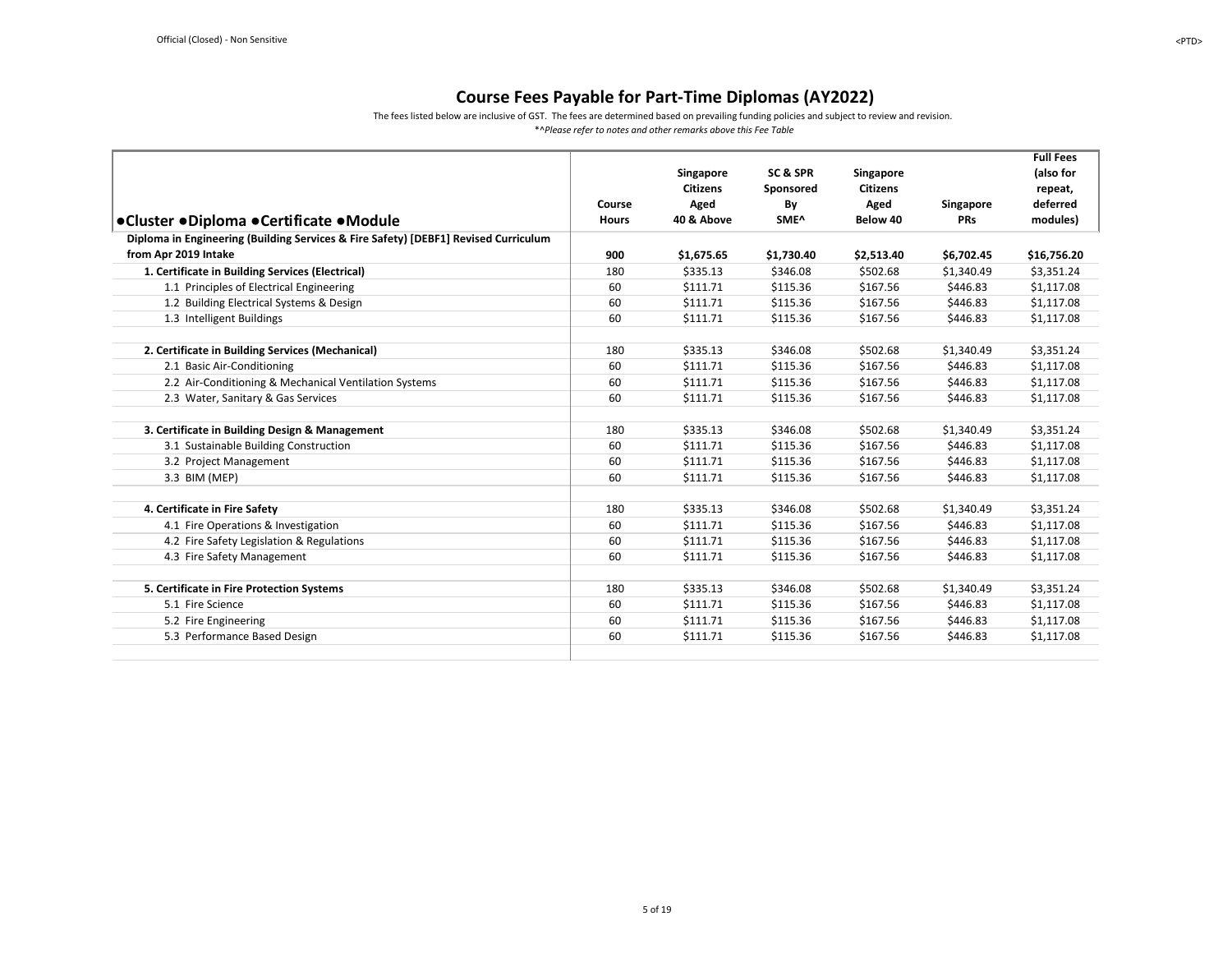The fees listed below are inclusive of GST. The fees are determined based on prevailing funding policies and subject to review and revision.

<span id="page-5-0"></span>

|                                                    |              |                 |            |                 |            | <b>Full Fees</b> |
|----------------------------------------------------|--------------|-----------------|------------|-----------------|------------|------------------|
|                                                    |              | Singapore       | SC & SPR   | Singapore       |            | (also for        |
|                                                    |              | <b>Citizens</b> | Sponsored  | <b>Citizens</b> |            | repeat,          |
|                                                    | Course       | Aged            | By         | Aged            | Singapore  | deferred         |
| ●Cluster ●Diploma ●Certificate ●Module             | <b>Hours</b> | 40 & Above      | SME^       | Below 40        | <b>PRs</b> | modules)         |
| Diploma in Engineering (Civil & Structural) [DECS] | 900          | \$1,730.40      | \$1,730.40 | \$2,513.40      | \$6,702.45 | \$16,756.20      |
| 1. Certificate in Construction Fundamentals        | 180          | \$346.08        | \$346.08   | \$502.68        | \$1,340.49 | \$3,351.24       |
| 1.1 Surveying                                      | 60           | \$115.36        | \$115.36   | \$167.56        | \$446.83   | \$1,117.08       |
| 1.2 Soil Mechanics & Foundation Engineering        | 60           | \$115.36        | \$115.36   | \$167.56        | \$446.83   | \$1,117.08       |
| 1.3 Infrastructure & Building Works                | 60           | \$115.36        | \$115.36   | \$167.56        | \$446.83   | \$1,117.08       |
|                                                    |              |                 |            |                 |            |                  |
| 2. Certificate in Environmental Sustainability     | 180          | \$346.08        | \$346.08   | \$502.68        | \$1,340.49 | \$3,351.24       |
| 2.1 Water & Reclaim Water Technology               | 60           | \$115.36        | \$115.36   | \$167.56        | \$446.83   | \$1,117.08       |
| 2.2 Environmental Fluid Mechanics & Hydrology      | 60           | \$115.36        | \$115.36   | \$167.56        | \$446.83   | \$1,117.08       |
| 2.3 Sustainable Construction & Design              | 60           | \$115.36        | \$115.36   | \$167.56        | \$446.83   | \$1,117.08       |
| 3. Certificate in Structural Design                | 180          | \$346.08        | \$346.08   | \$502.68        | \$1,340.49 | \$3,351.24       |
| 3.1 Structural Mechanic & Analysis                 | 60           | \$115.36        | \$115.36   | \$167.56        | \$446.83   | \$1,117.08       |
|                                                    | 60           | \$115.36        | \$115.36   | \$167.56        | \$446.83   |                  |
| 3.2 RC Design                                      |              |                 |            |                 |            | \$1,117.08       |
| 3.3 Steel Design                                   | 60           | \$115.36        | \$115.36   | \$167.56        | \$446.83   | \$1,117.08       |
| 4. Certificate in Construction IT                  | 180          | \$346.08        | \$346.08   | \$502.68        | \$1,340.49 | \$3,351.24       |
| 4.1 Structural Modelling                           | 60           | \$115.36        | \$115.36   | \$167.56        | \$446.83   | \$1,117.08       |
| 4.2 Digital Construction                           | 60           | \$115.36        | \$115.36   | \$167.56        | \$446.83   | \$1,117.08       |
| 4.3 Quantity Surveying                             | 60           | \$115.36        | \$115.36   | \$167.56        | \$446.83   | \$1,117.08       |
|                                                    |              |                 |            |                 |            |                  |
| 5. Certificate in Site Management                  | 180          | \$346.08        | \$346.08   | \$502.68        | \$1,340.49 | \$3,351.24       |
| 5.1 Design for Manufacturing and Assembly          | 60           | \$115.36        | \$115.36   | \$167.56        | \$446.83   | \$1,117.08       |
| 5.2 Project Management                             | 60           | \$115.36        | \$115.36   | \$167.56        | \$446.83   | \$1,117.08       |
| 5.3 Workplace Safety & Health                      | 60           | \$115.36        | \$115.36   | \$167.56        | \$446.83   | \$1,117.08       |
|                                                    |              |                 |            |                 |            |                  |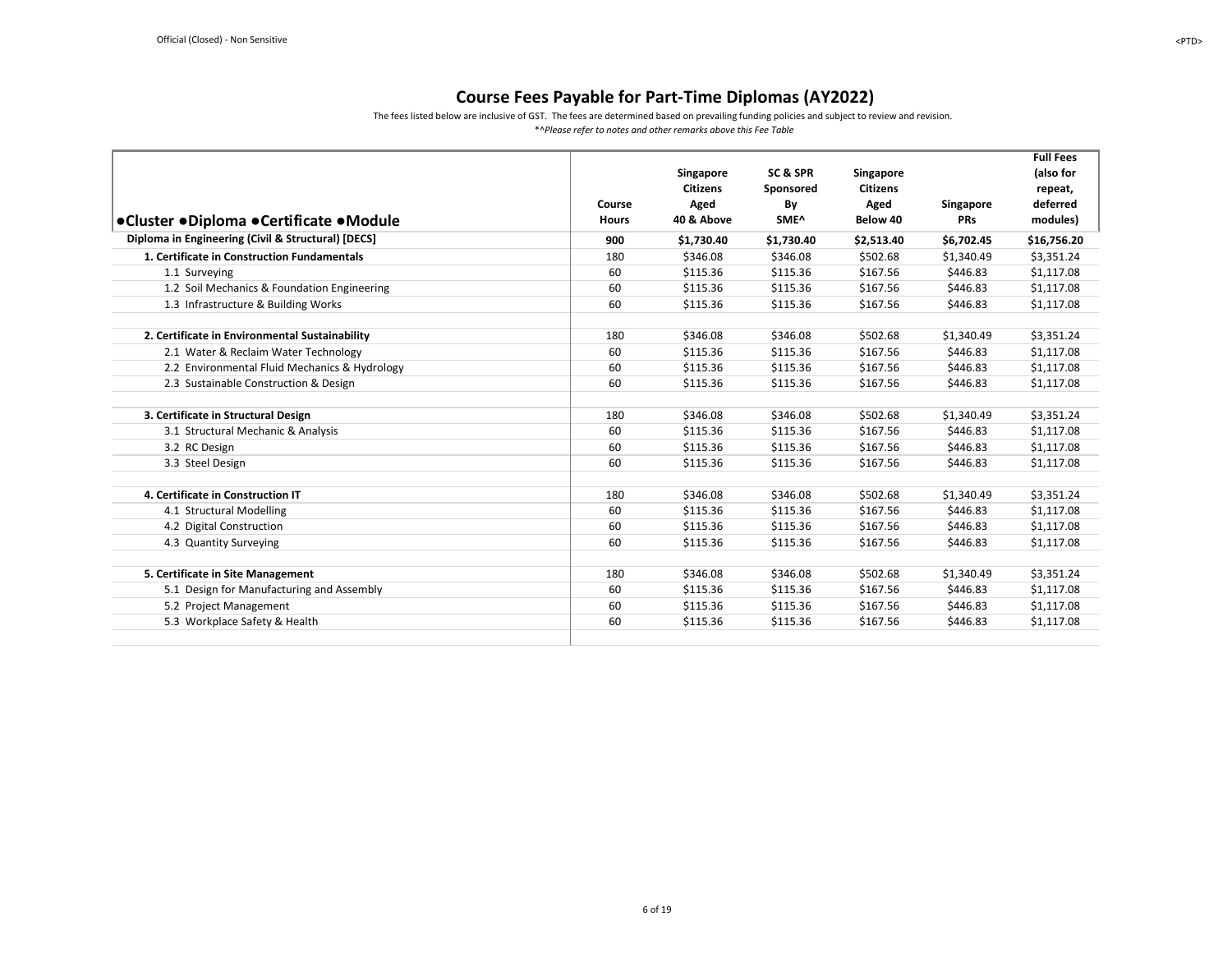The fees listed below are inclusive of GST. The fees are determined based on prevailing funding policies and subject to review and revision.

<span id="page-6-0"></span>

|                                                                       |              |                 |            |                      |            | <b>Full Fees</b> |
|-----------------------------------------------------------------------|--------------|-----------------|------------|----------------------|------------|------------------|
|                                                                       |              | Singapore       | SC & SPR   | Singapore            |            | (also for        |
|                                                                       |              | <b>Citizens</b> | Sponsored  | <b>Citizens</b>      |            | repeat,          |
|                                                                       | Course       | Aged            | By         | Aged                 | Singapore  | deferred         |
| ●Cluster ●Diploma ●Certificate ●Module                                | <b>Hours</b> | 40 & Above      | SME^       | Below 40             | <b>PRs</b> | modules)         |
| Diploma in Engineering (Electrical) [DEE]                             | 915          | \$1,703.58      | \$1,759.24 | \$2,555.29           | \$6,814.16 | \$17,035.47      |
| 1. Certificate in Fundamentals of Electrical & Electronic Engineering | 195          | \$363.06        | \$374.92   | \$544.57             | \$1,452.20 | \$3,630.51       |
| 1.1 DC Technology & Applications                                      | 60           | \$111.71        | \$115.36   | \$167.56             | \$446.83   | \$1,117.08       |
| 1.2 AC Technology & Applications                                      | 75           | \$139.64        | \$144.20   | \$209.45             | \$558.54   | \$1,396.35       |
| 1.3 Basic Electronics & Applications                                  | 60           | \$111.71        | \$115.36   | \$167.56             | \$446.83   | \$1,117.08       |
|                                                                       | 180          |                 |            |                      |            |                  |
| 2. Certificate in Electronic Devices & Applications                   |              | \$335.13        | \$346.08   | \$502.68<br>\$167.56 | \$1,340.49 | \$3,351.24       |
| 2.1 Digital Electronics & Applications                                | 60           | \$111.71        | \$115.36   |                      | \$446.83   | \$1,117.08       |
| 2.2 Analog Electronics & Applications                                 | 60           | \$111.71        | \$115.36   | \$167.56             | \$446.83   | \$1,117.08       |
| 2.3 Microcontroller Programming                                       | 60           | \$111.71        | \$115.36   | \$167.56             | \$446.83   | \$1,117.08       |
| 3. Certificate in Power Electronics & Drives                          | 180          | \$335.13        | \$346.08   | \$502.68             | \$1,340.49 | \$3,351.24       |
| 3.1 Electrical Circuit Analysis *either at 3rd or 5th Certificate     | 60           | \$111.71        | \$115.36   | \$167.56             | \$446.83   | \$1,117.08       |
| 3.2 Electrical Machinery                                              | 60           | \$111.71        | \$115.36   | \$167.56             | \$446.83   | \$1,117.08       |
| 3.3 Power Electronics & Applications                                  | 60           | \$111.71        | \$115.36   | \$167.56             | \$446.83   | \$1,117.08       |
|                                                                       |              |                 |            |                      |            |                  |
| 4. Certificate in Instrumentation & Control                           | 180          | \$335.13        | \$346.08   | \$502.68             | \$1,340.49 | \$3,351.24       |
| 4.1 Industrial Control & Automation                                   | 60           | \$111.71        | \$115.36   | \$167.56             | \$446.83   | \$1,117.08       |
| 4.2 Control System Formulation & Analysis                             | 60           | \$111.71        | \$115.36   | \$167.56             | \$446.83   | \$1,117.08       |
| 4.3 Sensors & Instrumentation System                                  | 60           | \$111.71        | \$115.36   | \$167.56             | \$446.83   | \$1,117.08       |
| 5. Certificate in Electrical System Design & Protection               | 180          | \$335.13        | \$346.08   | \$502.68             | \$1,340.49 | \$3,351.24       |
| 5.1 Electrical Circuit Analysis *either at 3rd or 5th Certificate     | 60           | \$111.71        | \$115.36   | \$167.56             | \$446.83   | \$1,117.08       |
| 5.2 Distribution System Design                                        | 60           | \$111.71        | \$115.36   | \$167.56             | \$446.83   | \$1,117.08       |
| 5.3 Distribution System & Protection                                  | 60           | \$111.71        | \$115.36   | \$167.56             | \$446.83   | \$1,117.08       |
|                                                                       |              |                 |            |                      |            |                  |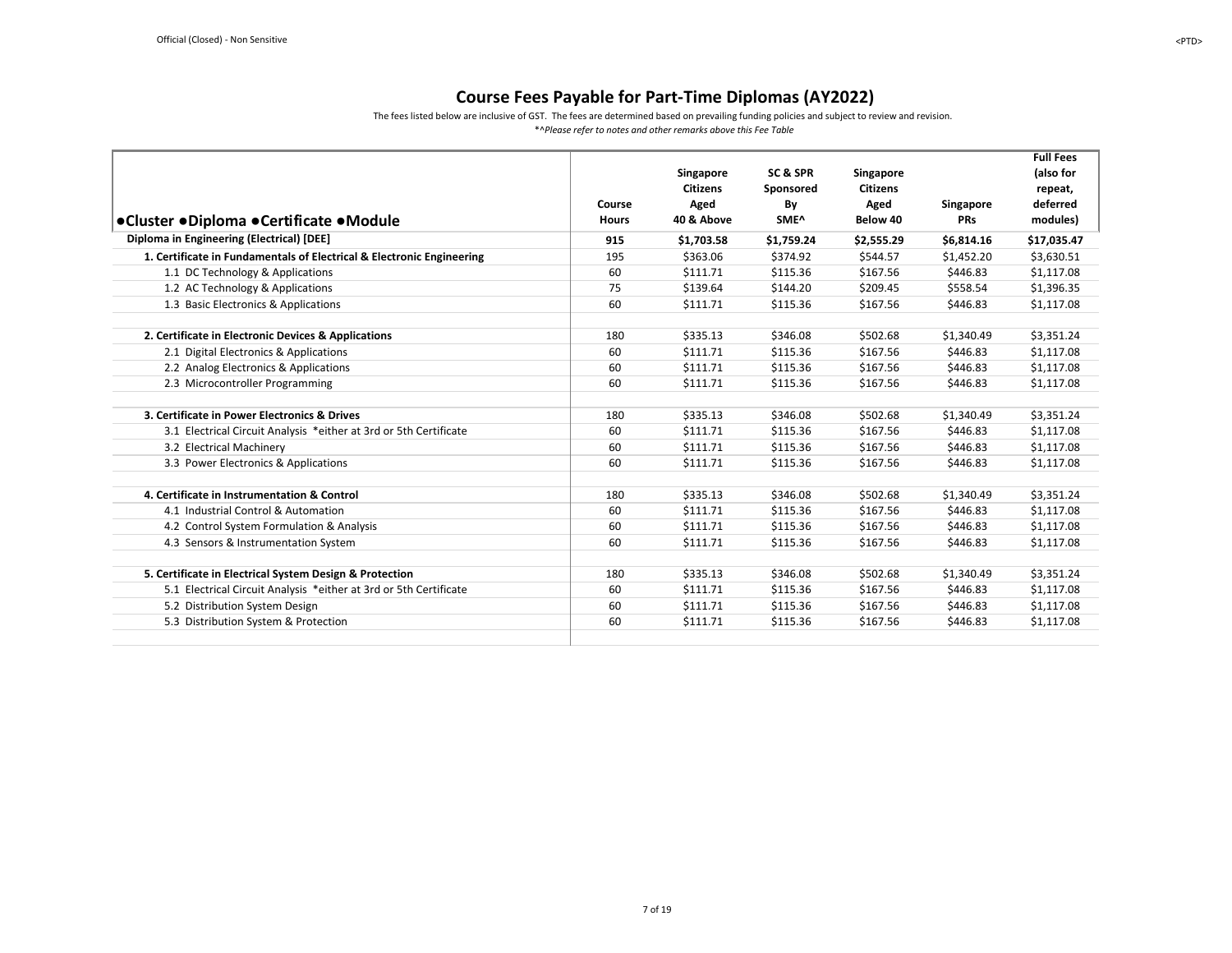The fees listed below are inclusive of GST. The fees are determined based on prevailing funding policies and subject to review and revision.

<span id="page-7-0"></span>

|                                                                       |              |                 |                  |                 |            | <b>Full Fees</b> |
|-----------------------------------------------------------------------|--------------|-----------------|------------------|-----------------|------------|------------------|
|                                                                       |              | Singapore       | SC & SPR         | Singapore       |            | (also for        |
|                                                                       |              | <b>Citizens</b> | Sponsored        | <b>Citizens</b> |            | repeat,          |
|                                                                       | Course       | Aged            | By               | Aged            | Singapore  | deferred         |
| ●Cluster ●Diploma ●Certificate ●Module                                | <b>Hours</b> | 40 & Above      | SME <sup>^</sup> | Below 40        | <b>PRs</b> | modules)         |
| Diploma in Engineering (Electronics) [DEEC]                           | 885          | \$1,647.71      | \$1,701.56       | \$2,471.51      | \$6,590.76 | \$16,476.93      |
| 1. Certificate in Fundamentals of Electrical & Electronic Engineering | 195          | \$363.06        | \$374.92         | \$544.57        | \$1,452.20 | \$3,630.51       |
| 1.1 DC Technology & Applications                                      | 60           | \$111.71        | \$115.36         | \$167.56        | \$446.83   | \$1,117.08       |
| 1.2 AC Technology & Applications                                      | 75           | \$139.64        | \$144.20         | \$209.45        | \$558.54   | \$1,396.35       |
| 1.3 Basic Electronics & Applications                                  | 60           | \$111.71        | \$115.36         | \$167.56        | \$446.83   | \$1,117.08       |
|                                                                       |              |                 |                  |                 |            |                  |
| 2. Certificate in Control Systems                                     | 180          | \$335.13        | \$346.08         | \$502.68        | \$1,340.49 | \$3,351.24       |
| 2.1 Practical Electronics with Application to Control Systems         | 60           | \$111.71        | \$115.36         | \$167.56        | \$446.83   | \$1,117.08       |
| 2.2 Analog Electronics & Applications                                 | 60           | \$111.71        | \$115.36         | \$167.56        | \$446.83   | \$1,117.08       |
| 2.3 Control System Formulation & Analysis                             | 60           | \$111.71        | \$115.36         | \$167.56        | \$446.83   | \$1,117.08       |
|                                                                       |              |                 |                  |                 |            |                  |
| 3. Certificate in Internetworking                                     | 180          | \$335.12        | \$346.08         | \$502.68        | \$1,340.50 | \$3,351.24       |
| 3.1 Internetworking Essentials                                        | 90           | \$167.56        | \$173.04         | \$251.34        | \$670.25   | \$1,675.62       |
| 3.2 Basic Routing & Switching                                         | 90           | \$167.56        | \$173.04         | \$251.34        | \$670.25   | \$1,675.62       |
|                                                                       |              |                 |                  |                 |            |                  |
| 4. Certificate in Digital Electronics                                 | 150          | \$279.27        | \$288.40         | \$418.90        | \$1,117.08 | \$2,792.70       |
| 4.1 Digital Electronics & Applications                                | 60           | \$111.71        | \$115.36         | \$167.56        | \$446.83   | \$1,117.08       |
| 4.2 Microcontroller Programming & Applications                        | 90           | \$167.56        | \$173.04         | \$251.34        | \$670.25   | \$1,675.62       |
|                                                                       |              |                 |                  |                 |            |                  |
| 5. Certificate in Communication Systems                               | 180          | \$335.13        | \$346.08         | \$502.68        | \$1,340.49 | \$3,351.24       |
| 5.1 Photonics                                                         | 60           | \$111.71        | \$115.36         | \$167.56        | \$446.83   | \$1,117.08       |
| 5.2 Digital Signal Processing & Applications                          | 60           | \$111.71        | \$115.36         | \$167.56        | \$446.83   | \$1,117.08       |
| 5.3 Communication Systems                                             | 60           | \$111.71        | \$115.36         | \$167.56        | \$446.83   | \$1,117.08       |
|                                                                       |              |                 |                  |                 |            |                  |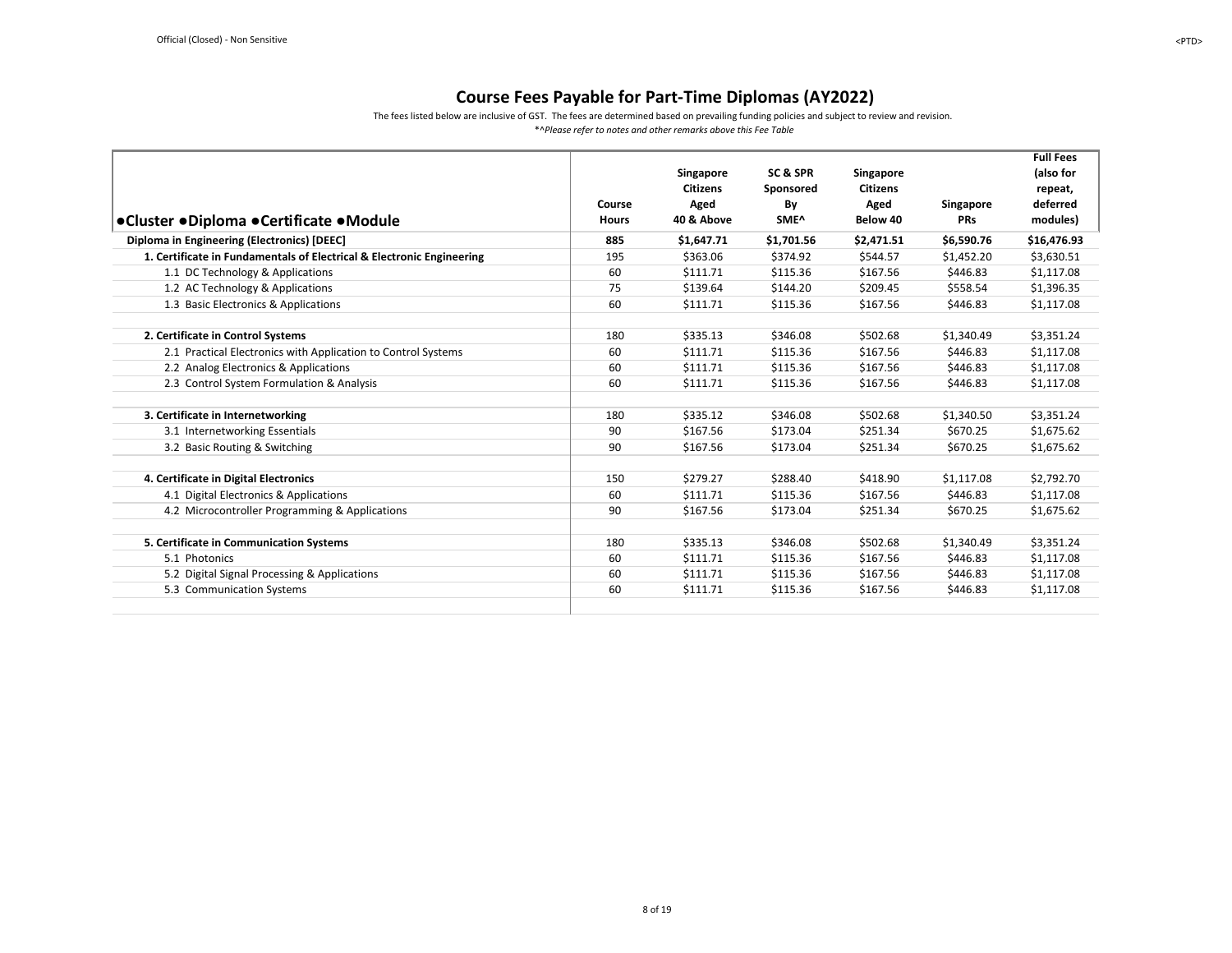The fees listed below are inclusive of GST. The fees are determined based on prevailing funding policies and subject to review and revision.

<span id="page-8-0"></span>

|                                                                                      |              |                 |                  |                 |            | <b>Full Fees</b> |
|--------------------------------------------------------------------------------------|--------------|-----------------|------------------|-----------------|------------|------------------|
|                                                                                      |              | Singapore       | SC & SPR         | Singapore       |            | (also for        |
|                                                                                      |              | <b>Citizens</b> | Sponsored        | <b>Citizens</b> |            | repeat,          |
|                                                                                      | Course       | Aged            | By               | Aged            | Singapore  | deferred         |
| ●Cluster ●Diploma ●Certificate ●Module                                               | <b>Hours</b> | 40 & Above      | SME <sup>^</sup> | Below 40        | <b>PRs</b> | modules)         |
| Diploma in Engineering (Electronics) [DEEC1] Revised Curriculum from Oct 2020 Intake | 855          | \$1,591.86      | \$1,643.88       | \$2,387.73      | \$6,367.32 | \$15,918.39      |
| 1. Certificate in Electrical & Electronic Engineering Fundamentals                   | 165          | \$307.20        | \$317.24         | \$460.79        | \$1,228.78 | \$3,071.97       |
| 1.1 DC Technology & Applications                                                     | 60           | \$111.71        | \$115.36         | \$167.56        | \$446.83   | \$1,117.08       |
| 1.2 AC Circuits                                                                      | 45           | \$83.78         | \$86.52          | \$125.67        | \$335.12   | \$837.81         |
| 1.3 Basic Electronics & Applications                                                 | 60           | \$111.71        | \$115.36         | \$167.56        | \$446.83   | \$1.117.08       |
|                                                                                      |              |                 |                  |                 |            |                  |
| 2. Certificate in Control Systems                                                    | 180          | \$335.13        | \$346.08         | \$502.68        | \$1,340.49 | \$3,351.24       |
| 2.1 Practical Electronics with Application to Control Systems                        | 60           | \$111.71        | \$115.36         | \$167.56        | \$446.83   | \$1,117.08       |
| 2.2 Analog Electronics & Applications                                                | 60           | \$111.71        | \$115.36         | \$167.56        | \$446.83   | \$1,117.08       |
| 2.3 Control System Formulation & Analysis                                            | 60           | \$111.71        | \$115.36         | \$167.56        | \$446.83   | \$1,117.08       |
|                                                                                      |              |                 |                  |                 |            |                  |
| 3. Certificate in Digital Electronics & Programming                                  | 165          | \$307.20        | \$317.24         | \$460.79        | \$1,228.78 | \$3,071.97       |
| 3.1 Digital Electronics & Applications                                               | 60           | \$111.71        | \$115.36         | \$167.56        | \$446.83   | \$1,117.08       |
| 3.2 Microcontroller & Interfacing                                                    | 60           | \$111.71        | \$115.36         | \$167.56        | \$446.83   | \$1,117.08       |
| 3.3 Programming                                                                      | 45           | \$83.78         | \$86.52          | \$125.67        | \$335.12   | \$837.81         |
|                                                                                      |              |                 |                  |                 |            |                  |
| 4. Certificate in Internetworking                                                    | 180          | \$335.13        | \$346.08         | \$502.68        | \$1,340.49 | \$3,351.24       |
| 4.1 Network Fundamentals                                                             | 60           | \$111.71        | \$115.36         | \$167.56        | \$446.83   | \$1,117.08       |
| 4.2 Routing & Switching                                                              | 60           | \$111.71        | \$115.36         | \$167.56        | \$446.83   | \$1,117.08       |
| 4.3 Scaling & Connecting Networks                                                    | 60           | \$111.71        | \$115.36         | \$167.56        | \$446.83   | \$1,117.08       |
|                                                                                      |              |                 |                  |                 |            |                  |
| 5. Certificate in Analytics & Internet of Things                                     | 165          | \$307.20        | \$317.24         | \$460.79        | \$1,228.78 | \$3,071.97       |
| 5.1 Internet of Things                                                               | 60           | \$111.71        | \$115.36         | \$167.56        | \$446.83   | \$1,117.08       |
| 5.2 Quality Systems & Analytics                                                      | 45           | \$83.78         | \$86.52          | \$125.67        | \$335.12   | \$837.81         |
| 5.3 Server & Cloud Fundamentals                                                      | 60           | \$111.71        | \$115.36         | \$167.56        | \$446.83   | \$1,117.08       |
|                                                                                      |              |                 |                  |                 |            |                  |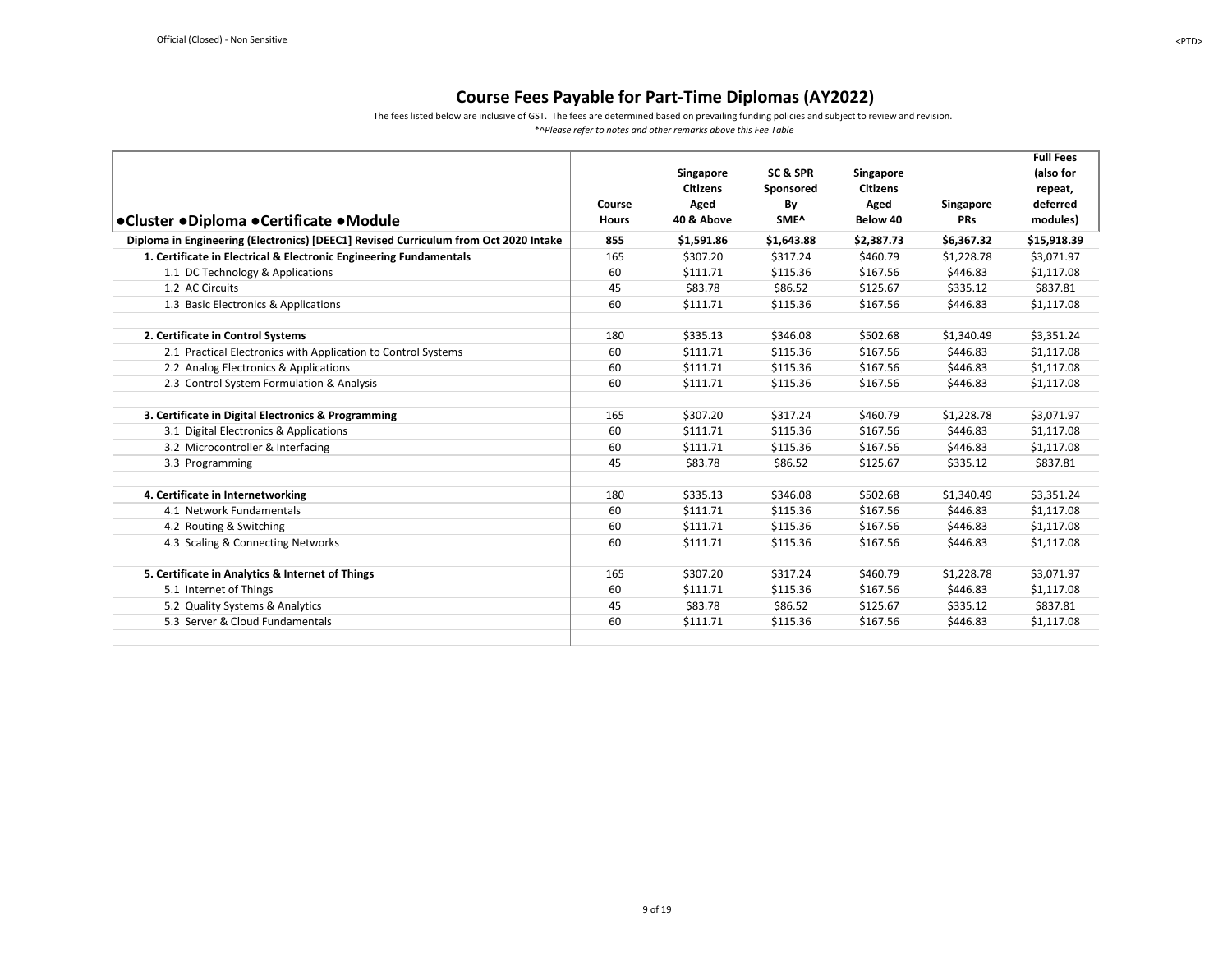The fees listed below are inclusive of GST. The fees are determined based on prevailing funding policies and subject to review and revision.

<span id="page-9-0"></span>

|                                                 |              |                 |            |                 |            | <b>Full Fees</b> |
|-------------------------------------------------|--------------|-----------------|------------|-----------------|------------|------------------|
|                                                 |              | Singapore       | SC & SPR   | Singapore       |            | (also for        |
|                                                 |              | <b>Citizens</b> | Sponsored  | <b>Citizens</b> |            | repeat,          |
|                                                 | Course       | Aged            | By         | Aged            | Singapore  | deferred         |
| ●Cluster ●Diploma ●Certificate ●Module          | <b>Hours</b> | 40 & Above      | SME^       | Below 40        | <b>PRs</b> | modules)         |
| Diploma in Engineering (Marine) [DEMOT]         | 900          | \$1,675.65      | \$1,730.40 | \$2,513.40      | \$6,702.45 | \$16,756.20      |
| 1. Certificate in Naval Architecture            | 180          | \$335.13        | \$346.08   | \$502.68        | \$1,340.49 | \$3,351.24       |
| 1.1 Fundamentals of Naval Architecture Analysis | 60           | \$111.71        | \$115.36   | \$167.56        | \$446.83   | \$1,117.08       |
| 1.2 Fundamentals of Hydrostatics                | 60           | \$111.71        | \$115.36   | \$167.56        | \$446.83   | \$1,117.08       |
| 1.3 Marine Design                               | 60           | \$111.71        | \$115.36   | \$167.56        | \$446.83   | \$1,117.08       |
| 2. Certificate in Marine Offshore Systems       | 180          | \$335.13        | \$346.08   | \$502.68        | \$1,340.49 | \$3,351.24       |
| 2.1 Marine Engineering Systems                  | 60           | \$111.71        | \$115.36   | \$167.56        | \$446.83   | \$1,117.08       |
| 2.2 Offshore Production Technology              | 60           | \$111.71        | \$115.36   | \$167.56        | \$446.83   | \$1,117.08       |
| 2.3 Offshore Drilling & Structures              | 60           | \$111.71        | \$115.36   | \$167.56        | \$446.83   | \$1,117.08       |
| 3. Certificate in Marine Production Management  | 180          | \$335.13        | \$346.08   | \$502.68        | \$1,340.49 | \$3,351.24       |
| 3.1 Engineering Materials                       | 60           | \$111.71        | \$115.36   | \$167.56        | \$446.83   | \$1,117.08       |
| 3.2 Marine Production Technology                | 60           | \$111.71        | \$115.36   | \$167.56        | \$446.83   | \$1,117.08       |
| 3.3 Marine Project Management                   | 60           | \$111.71        | \$115.36   | \$167.56        | \$446.83   | \$1,117.08       |
| 4. Certificate in Mechanics                     | 180          | \$335.13        | \$346.08   | \$502.68        | \$1,340.49 | \$3,351.24       |
| 4.1 Engineering Mechanics                       | 60           | \$111.71        | \$115.36   | \$167.56        | \$446.83   | \$1,117.08       |
| 4.2 Strength of Materials                       | 60           | \$111.71        | \$115.36   | \$167.56        | \$446.83   | \$1,117.08       |
| 4.3 Mechanics of Machines                       | 60           | \$111.71        | \$115.36   | \$167.56        | \$446.83   | \$1,117.08       |
| 5. Certificate in Thermofluid Engineering       | 180          | \$335.13        | \$346.08   | \$502.68        | \$1,340.49 | \$3,351.24       |
| 5.1 Fluid Mechanics                             | 60           | \$111.71        | \$115.36   | \$167.56        | \$446.83   | \$1,117.08       |
| 5.2 Thermodynamics                              | 60           | \$111.71        | \$115.36   | \$167.56        | \$446.83   | \$1,117.08       |
| 5.3 Piping Design                               | 60           | \$111.71        | \$115.36   | \$167.56        | \$446.83   | \$1,117.08       |
|                                                 |              |                 |            |                 |            |                  |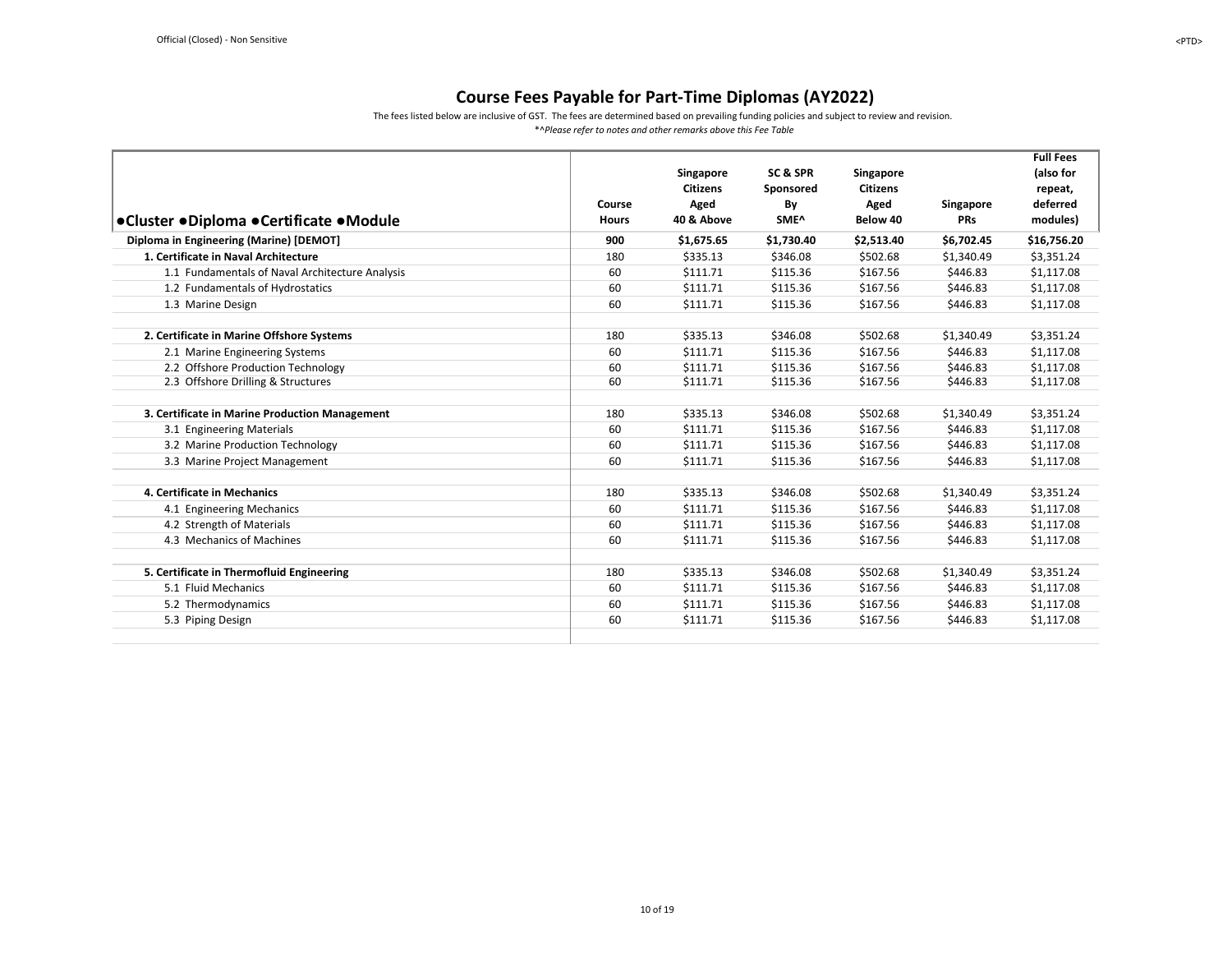The fees listed below are inclusive of GST. The fees are determined based on prevailing funding policies and subject to review and revision.

<span id="page-10-0"></span>

|                                                   |              |                 |            |                 |            | <b>Full Fees</b> |
|---------------------------------------------------|--------------|-----------------|------------|-----------------|------------|------------------|
|                                                   |              | Singapore       | SC&SPR     | Singapore       |            | (also for        |
|                                                   |              | <b>Citizens</b> | Sponsored  | <b>Citizens</b> |            | repeat,          |
|                                                   | Course       | Aged            | By         | Aged            | Singapore  | deferred         |
| ●Cluster ●Diploma ●Certificate ●Module            | <b>Hours</b> | 40 & Above      | SME^       | Below 40        | <b>PRs</b> | modules)         |
| Diploma in Engineering (Mechanical) [DEM]         | 900          | \$1,675.65      | \$1,730.40 | \$2,513.40      | \$6,702.45 | \$16,756.20      |
| 1. Certificate in Engineering Design              | 180          | \$335.13        | \$346.08   | \$502.68        | \$1,340.49 | \$3,351.24       |
| 1.1 Computer Aided Engineering Drafting           | 60           | \$111.71        | \$115.36   | \$167.56        | \$446.83   | \$1,117.08       |
| 1.2 Computer Aided 3D Design                      | 60           | \$111.71        | \$115.36   | \$167.56        | \$446.83   | \$1,117.08       |
| 1.3 Mechanical Design                             | 60           | \$111.71        | \$115.36   | \$167.56        | \$446.83   | \$1,117.08       |
|                                                   |              |                 |            |                 |            |                  |
| 2. Certificate in Mechanics                       | 180          | \$335.13        | \$346.08   | \$502.68        | \$1,340.49 | \$3,351.24       |
| 2.1 Engineering Mechanics                         | 60           | \$111.71        | \$115.36   | \$167.56        | \$446.83   | \$1,117.08       |
| 2.2 Strength Of Materials                         | 60           | \$111.71        | \$115.36   | \$167.56        | \$446.83   | \$1,117.08       |
| 2.3 Mechanics Of Machines                         | 60           | \$111.71        | \$115.36   | \$167.56        | \$446.83   | \$1,117.08       |
| 3. Certificate in Materials & Manufacturing       | 180          | \$335.13        | \$346.08   | \$502.68        | \$1,340.49 | \$3,351.24       |
| 3.1 Engineering Materials                         | 60           | \$111.71        | \$115.36   | \$167.56        | \$446.83   | \$1,117.08       |
| 3.2 Manufacturing Processes                       | 60           | \$111.71        | \$115.36   | \$167.56        | \$446.83   | \$1,117.08       |
| 3.3 Advanced Manufacturing Systems and Management | 60           | \$111.71        | \$115.36   | \$167.56        | \$446.83   | \$1,117.08       |
|                                                   |              |                 |            |                 |            |                  |
| 4. Certificate in Automation & Control            | 180          | \$335.13        | \$346.08   | \$502.68        | \$1,340.49 | \$3,351.24       |
| 4.1 Power Hydraulics                              | 60           | \$111.71        | \$115.36   | \$167.56        | \$446.83   | \$1,117.08       |
| 4.2 Industrial Automation                         | 60           | \$111.71        | \$115.36   | \$167.56        | \$446.83   | \$1,117.08       |
| 4.3 Instrumentation & Control                     | 60           | \$111.71        | \$115.36   | \$167.56        | \$446.83   | \$1,117.08       |
| 5. Certificate in Thermofluid Engineering         | 180          | \$335.13        | \$346.08   | \$502.68        | \$1,340.49 | \$3,351.24       |
| 5.1 Fluid Mechanics                               | 60           | \$111.71        | \$115.36   | \$167.56        | \$446.83   |                  |
|                                                   |              |                 |            |                 |            | \$1,117.08       |
| 5.2 Thermodynamics                                | 60           | \$111.71        | \$115.36   | \$167.56        | \$446.83   | \$1,117.08       |
| 5.3 Piping Design                                 | 60           | \$111.71        | \$115.36   | \$167.56        | \$446.83   | \$1,117.08       |
|                                                   |              |                 |            |                 |            |                  |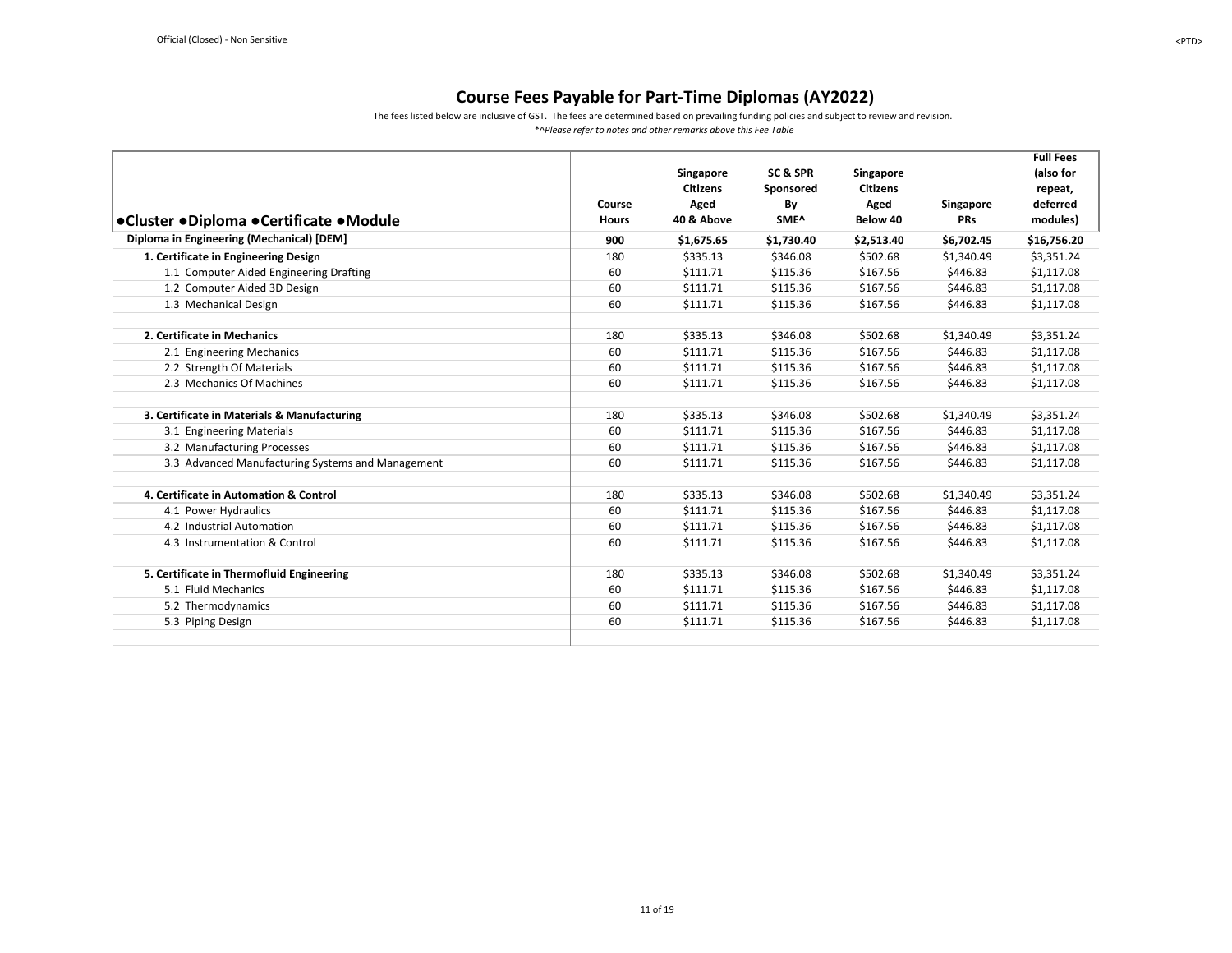The fees listed below are inclusive of GST. The fees are determined based on prevailing funding policies and subject to review and revision.

<span id="page-11-1"></span><span id="page-11-0"></span>

| ●Cluster ●Diploma ●Certificate ●Module                      | Course<br><b>Hours</b> | Singapore<br><b>Citizens</b><br>Aged<br>40 & Above | SC & SPR<br>Sponsored<br>By<br>SME^ | Singapore<br><b>Citizens</b><br>Aged<br>Below 40 | Singapore<br><b>PRs</b> | <b>Full Fees</b><br>(also for<br>repeat,<br>deferred<br>modules) |
|-------------------------------------------------------------|------------------------|----------------------------------------------------|-------------------------------------|--------------------------------------------------|-------------------------|------------------------------------------------------------------|
| Diploma in Engineering (Mechatronics) [DEMH]                | 1080                   | \$2,010.78                                         | \$2,076.48                          | \$3,016.08                                       | \$8,042.94              | \$20,107.44                                                      |
| 1. Certificate in Electrical & Electronics Fundamentals     | 180                    | \$335.13                                           | \$346.08                            | \$502.68                                         | \$1,340.49              | \$3,351.24                                                       |
| 1.1 Electrical Technology                                   | 60                     | \$111.71                                           | \$115.36                            | \$167.56                                         | \$446.83                | \$1,117.08                                                       |
| 1.2 Analog Electronics & Applications                       | 60                     | \$111.71                                           | \$115.36                            | \$167.56                                         | \$446.83                | \$1,117.08                                                       |
| 1.3 Digital Electronics & Applications                      | 60                     | \$111.71                                           | \$115.36                            | \$167.56                                         | \$446.83                | \$1,117.08                                                       |
| 2. Certificate in Mechanics of Mechatronic Systems          | 180                    | \$335.13                                           | \$346.08                            | \$502.68                                         | \$1,340.49              | \$3,351.24                                                       |
| 2.1 Engineering Mechanics                                   | 60                     | \$111.71                                           | \$115.36                            | \$167.56                                         | \$446.83                | \$1,117.08                                                       |
| 2.2 Strength Of Materials                                   | 60                     | \$111.71                                           | \$115.36                            | \$167.56                                         | \$446.83                | \$1,117.08                                                       |
| 2.3 Mechanical Aspects of Mechatronic Systems               | 60                     | \$111.71                                           | \$115.36                            | \$167.56                                         | \$446.83                | \$1,117.08                                                       |
| 3. Certificate in Microcontroller Applications              | 180                    | \$335.13                                           | \$346.08                            | \$502.68                                         | \$1,340.49              | \$3,351.24                                                       |
| 3.1 Computer Programming                                    | 60                     | \$111.71                                           | \$115.36                            | \$167.56                                         | \$446.83                | \$1,117.08                                                       |
| 3.2 Basic Microcontroller Programming                       | 60                     | \$111.71                                           | \$115.36                            | \$167.56                                         | \$446.83                | \$1,117.08                                                       |
| 3.3 Microcontroller Interfacing & Applications              | 60                     | \$111.71                                           | \$115.36                            | \$167.56                                         | \$446.83                | \$1,117.08                                                       |
| 4. Certificate in Automation & Control                      | 180                    | \$335.13                                           | \$346.08                            | \$502.68                                         | \$1,340.49              | \$3,351.24                                                       |
| 4.1 Power Hydraulics                                        | 60                     | \$111.71                                           | \$115.36                            | \$167.56                                         | \$446.83                | \$1,117.08                                                       |
| 4.2 Industrial Automation                                   | 60                     | \$111.71                                           | \$115.36                            | \$167.56                                         | \$446.83                | \$1,117.08                                                       |
| 4.3 Instrumentation & Control                               | 60                     | \$111.71                                           | \$115.36                            | \$167.56                                         | \$446.83                | \$1,117.08                                                       |
| 5A. Certificate in Engineering Drafting & Design (Elective) | 180                    | \$335.13                                           | \$346.08                            | \$502.68                                         | \$1,340.49              | \$3,351.24                                                       |
| 5.1 Computer Aided 3D Design                                | 60                     | \$111.71                                           | \$115.36                            | \$167.56                                         | \$446.83                | \$1,117.08                                                       |
| 5.2 Electrical & Electronic Drawing & CAD                   | 60                     | \$111.71                                           | \$115.36                            | \$167.56                                         | \$446.83                | \$1,117.08                                                       |
| 5.3 Mechanical Design                                       | 60                     | \$111.71                                           | \$115.36                            | \$167.56                                         | \$446.83                | \$1,117.08                                                       |
| 5B. Certificate in Industrial Systems (Elective)            | 180                    | \$335.13                                           | \$346.08                            | \$502.68                                         | \$1,340.49              | \$3,351.24                                                       |
| 5.1 Communication & Vision Systems                          | 60                     | \$111.71                                           | \$115.36                            | \$167.56                                         | \$446.83                | \$1,117.08                                                       |
| 5.2 Industrial Drive Systems                                | 60                     | \$111.71                                           | \$115.36                            | \$167.56                                         | \$446.83                | \$1,117.08                                                       |
| 5.3 Unmanned Systems                                        | 60                     | \$111.71                                           | \$115.36                            | \$167.56                                         | \$446.83                | \$1,117.08                                                       |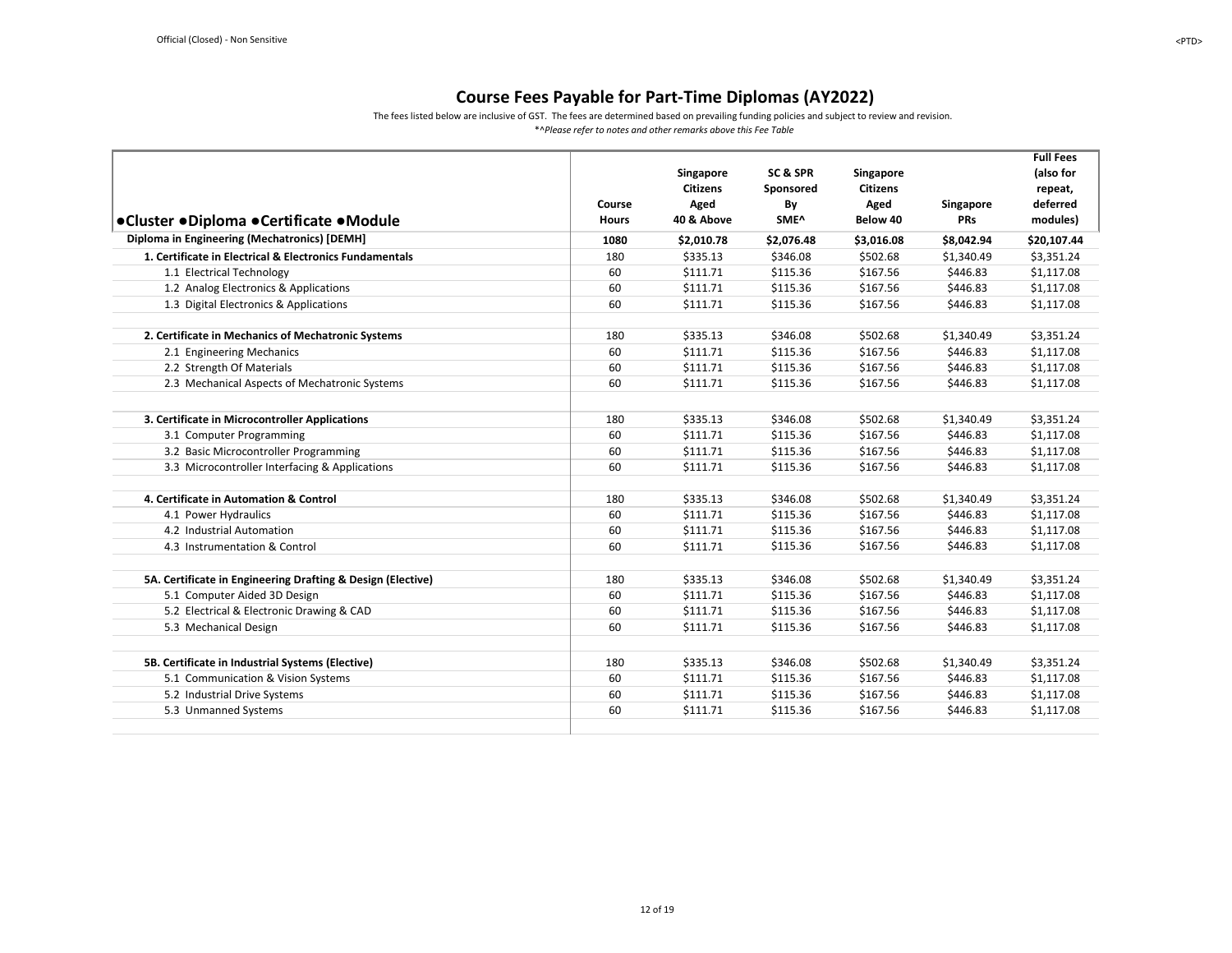The fees listed below are inclusive of GST. The fees are determined based on prevailing funding policies and subject to review and revision.

<span id="page-12-0"></span>

|                                                                                 |              |                 |            |                 |                  | <b>Full Fees</b> |
|---------------------------------------------------------------------------------|--------------|-----------------|------------|-----------------|------------------|------------------|
|                                                                                 |              | Singapore       | SC & SPR   | Singapore       |                  | (also for        |
|                                                                                 |              | <b>Citizens</b> | Sponsored  | <b>Citizens</b> |                  | repeat,          |
|                                                                                 | Course       | Aged            | By         | Aged            | <b>Singapore</b> | deferred         |
| ●Cluster ●Diploma ●Certificate ●Module                                          | <b>Hours</b> | 40 & Above      | SME^       | Below 40        | <b>PRs</b>       | modules)         |
| <b>Business Management &amp; Others</b>                                         |              |                 |            |                 |                  |                  |
| Diploma in Applied Management for the Future Workplace [DMFW]                   | 900          | \$1,730.40      | \$1,730.40 | \$2,513.40      | \$6,702.45       | \$16,756.20      |
| 1. Certificate in Communication and Problem-Solving for the Future Workplace    | 180          | \$346.08        | \$346.08   | \$502.68        | \$1,340.49       | \$3,351.24       |
| 1.1 Communicative Competence for Success in the Future Workplace                | 60           | \$115.36        | \$115.36   | \$167.56        | \$446.83         | \$1,117.08       |
| 1.2 Sense making in a Data-driven Era                                           | 60           | \$115.36        | \$115.36   | \$167.56        | \$446.83         | \$1,117.08       |
| 1.3 Design Thinking-Transforming Corporate Problem Solving                      | 60           | \$115.36        | \$115.36   | \$167.56        | \$446.83         | \$1,117.08       |
|                                                                                 |              |                 |            |                 |                  |                  |
| 2. Certificate in Applied Management- Internationalisation & the New Economy    | 180          | \$346.08        | \$346.08   | \$502.68        | \$1.340.49       | \$3,351.24       |
| 2.1 Harnessing the Power of Emerging Technologies                               | 60           | \$115.36        | \$115.36   | \$167.56        | \$446.83         | \$1,117.08       |
| 2.2 Contemporary Trends in the Global Economy                                   | 60           | \$115.36        | \$115.36   | \$167.56        | \$446.83         | \$1,117.08       |
| 2.3 Managing New Workforce Diversity- Cultural Intelligence in Action           | 60           | \$115.36        | \$115.36   | \$167.56        | \$446.83         | \$1,117.08       |
|                                                                                 |              |                 |            |                 |                  |                  |
| 3. Certificate in Optimising Teams for the Future Workplace                     | 180          | \$346.08        | \$346.08   | \$502.68        | \$1,340.49       | \$3,351.24       |
| 3.1 People Management for the Future Workplace                                  | 60           | \$115.36        | \$115.36   | \$167.56        | \$446.83         | \$1,117.08       |
| 3.2 Project Management for the Future Workplace                                 | 60           | \$115.36        | \$115.36   | \$167.56        | \$446.83         | \$1,117.08       |
| 3.3 Cutting-edge Customer Service - The Art of Business Development and Retenti | 60           | \$115.36        | \$115.36   | \$167.56        | \$446.83         | \$1,117.08       |
|                                                                                 |              |                 |            |                 |                  |                  |
| 4. Certificate in in Digital Literacy for the Future Workplace                  | 180          | \$346.08        | \$346.08   | \$502.68        | \$1,340.49       | \$3,351.24       |
| 4.1 Cyber Security in a Technologically Driven Era                              | 60           | \$115.36        | \$115.36   | \$167.56        | \$446.83         | \$1,117.08       |
| 4.2 Creative Content Development for the New Marketing Landscape                | 60           | \$115.36        | \$115.36   | \$167.56        | \$446.83         | \$1,117.08       |
| 4.3 Digital Media Fundamentals- Engaging the New Consumer                       | 60           | \$115.36        | \$115.36   | \$167.56        | \$446.83         | \$1,117.08       |
|                                                                                 |              |                 |            |                 |                  |                  |
| 5. Certificate in Emerging Technologies for the Future Workplace                | 180          | \$346.08        | \$346.08   | \$502.68        | \$1,340.49       | \$3,351.24       |
| 5.1 Essential Digital Skills for the Future Workplace (with ICDL)               | 60           | \$115.36        | \$115.36   | \$167.56        | \$446.83         | \$1,117.08       |
| 5.2 The Rise of Fintech and its Ecosystem                                       | 60           | \$115.36        | \$115.36   | \$167.56        | \$446.83         | \$1,117.08       |
| 5.3 Smart City Technologies                                                     | 60           | \$115.36        | \$115.36   | \$167.56        | \$446.83         | \$1,117.08       |
|                                                                                 |              |                 |            |                 |                  |                  |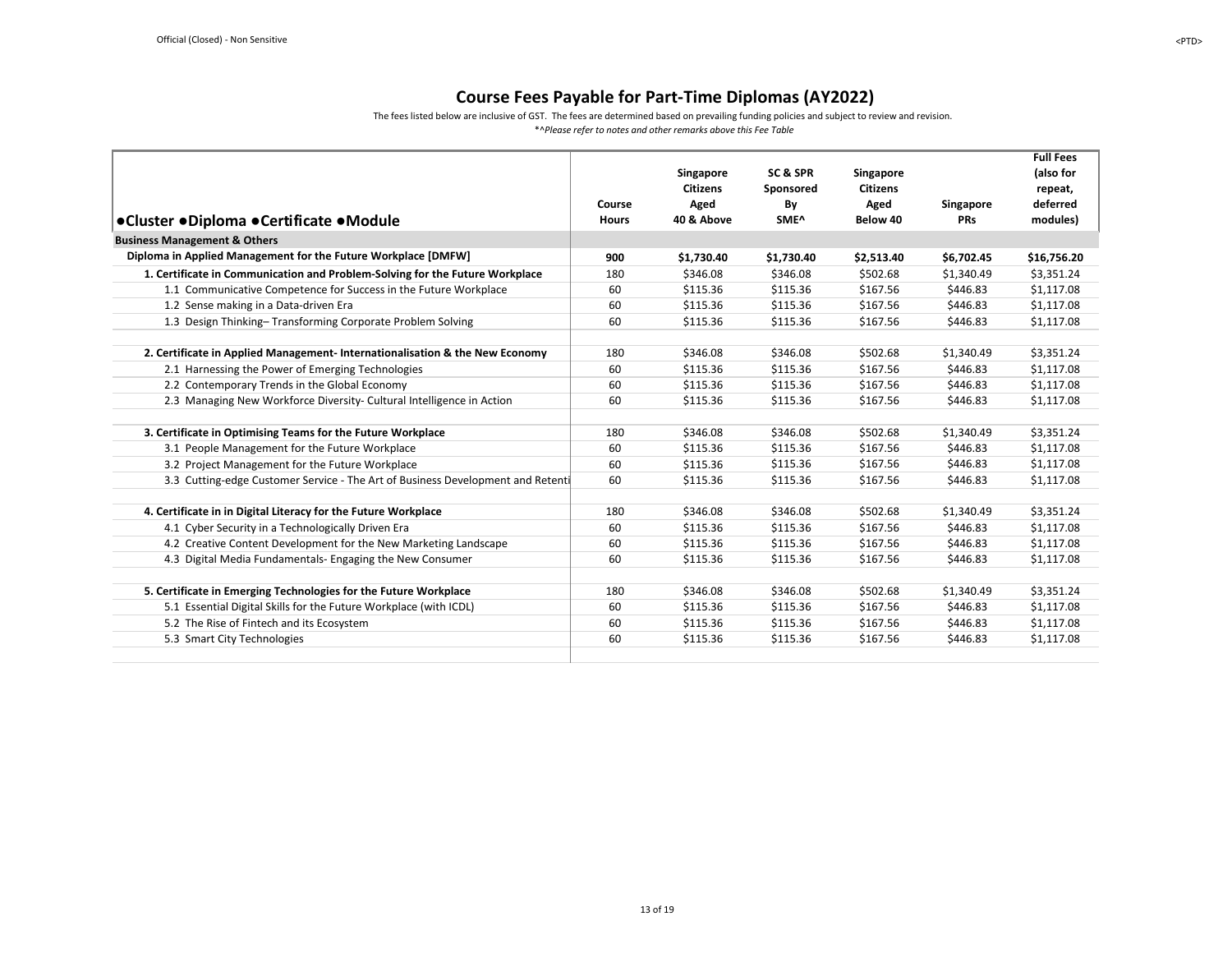The fees listed below are inclusive of GST. The fees are determined based on prevailing funding policies and subject to review and revision.

<span id="page-13-0"></span>

| ●Cluster ●Diploma ●Certificate ●Module                             | Course<br><b>Hours</b> | Singapore<br><b>Citizens</b><br>Aged<br>40 & Above | <b>SC &amp; SPR</b><br>Sponsored<br>By<br>SME^ | Singapore<br><b>Citizens</b><br>Aged<br>Below 40 | Singapore<br><b>PRs</b> | <b>Full Fees</b><br>(also for<br>repeat,<br>deferred<br>modules) |
|--------------------------------------------------------------------|------------------------|----------------------------------------------------|------------------------------------------------|--------------------------------------------------|-------------------------|------------------------------------------------------------------|
| Diploma in Business Practice (Administration & Management) [DBAM1] | 1260                   | \$2,345.91                                         | \$2,422.56                                     | \$3,518.76                                       | \$9,383.43              | \$23,458.68                                                      |
| 1. Certificate in Business Management                              | 180                    | \$335.13                                           | \$346.08                                       | \$502.68                                         | \$1,340.49              | \$3,351.24                                                       |
| 1.1 Business Communications                                        | 60                     | \$111.71                                           | \$115.36                                       | \$167.56                                         | \$446.83                | \$1,117.08                                                       |
| 1.2 Business Management                                            | 60                     | \$111.71                                           | \$115.36                                       | \$167.56                                         | \$446.83                | \$1,117.08                                                       |
| 1.3 Human Capital Management                                       | 60                     | \$111.71                                           | \$115.36                                       | \$167.56                                         | \$446.83                | \$1,117.08                                                       |
| 2. Certificate in Business Analysis                                | 180                    | \$335.13                                           | \$346.08                                       | \$502.68                                         | \$1,340.49              | \$3,351.24                                                       |
| 2.1 Cost & Managerial Accounting                                   | 60                     | \$111.71                                           | \$115.36                                       | \$167.56                                         | \$446.83                | \$1,117.08                                                       |
| 2.2 Business Statistics                                            | 60                     | \$111.71                                           | \$115.36                                       | \$167.56                                         | \$446.83                | \$1,117.08                                                       |
| 2.3 Decision Support Applications                                  | 60                     | \$111.71                                           | \$115.36                                       | \$167.56                                         | \$446.83                | \$1,117.08                                                       |
| 3. Certificate in Business Principles                              | 180                    | \$335.13                                           | \$346.08                                       | \$502.68                                         | \$1,340.49              | \$3,351.24                                                       |
| 3.1 Principles of Economics                                        | 60                     | \$111.71                                           | \$115.36                                       | \$167.56                                         | \$446.83                | \$1,117.08                                                       |
| 3.2 Principles of Business Law                                     | 60                     | \$111.71                                           | \$115.36                                       | \$167.56                                         | \$446.83                | \$1,117.08                                                       |
| 3.3 Principles of Marketing                                        | 60                     | \$111.71                                           | \$115.36                                       | \$167.56                                         | \$446.83                | \$1,117.08                                                       |
| 4. Certificate in Business Applications                            | 180                    | \$335.13                                           | \$346.08                                       | \$502.68                                         | \$1,340.49              | \$3,351.24                                                       |
| 4.1 Accounting & Finance                                           | 60                     | \$111.71                                           | \$115.36                                       | \$167.56                                         | \$446.83                | \$1,117.08                                                       |
| 4.2 Business Analytics                                             | 60                     | \$111.71                                           | \$115.36                                       | \$167.56                                         | \$446.83                | \$1,117.08                                                       |
| 4.3 Service Operations Management                                  | 60                     | \$111.71                                           | \$115.36                                       | \$167.56                                         | \$446.83                | \$1,117.08                                                       |
| 5A. Certificate in Business Enterprise (Elective)                  | 180                    | \$335.13                                           | \$346.08                                       | \$502.68                                         | \$1,340.49              | \$3,351.24                                                       |
| 5.1 Business Planning & Administration                             | 60                     | \$111.71                                           | \$115.36                                       | \$167.56                                         | \$446.83                | \$1,117.08                                                       |
| 5.2 Business Innovation & Strategy                                 | 60                     | \$111.71                                           | \$115.36                                       | \$167.56                                         | \$446.83                | \$1,117.08                                                       |
| 5.3 Customer Relationship Management                               | 60                     | \$111.71                                           | \$115.36                                       | \$167.56                                         | \$446.83                | \$1,117.08                                                       |
| 5B. Certificate in Logistics Management (Elective)                 | 180                    | \$335.13                                           | \$346.08                                       | \$502.68                                         | \$1,340.49              | \$3,351.24                                                       |
| 5.1 Fundamentals of Operations and Logistics                       | 60                     | \$111.71                                           | \$115.36                                       | \$167.56                                         | \$446.83                | \$1,117.08                                                       |
| 5.2 Warehousing and Materials Handling                             | 60                     | \$111.71                                           | \$115.36                                       | \$167.56                                         | \$446.83                | \$1,117.08                                                       |
| 5.3 Inventory Planning and Control                                 | 60                     | \$111.71                                           | \$115.36                                       | \$167.56                                         | \$446.83                | \$1,117.08                                                       |
| 5C. Certificate in Social Media Management (Elective)              | 180                    | \$335.13                                           | \$346.08                                       | \$502.68                                         | \$1,340.49              | \$3,351.24                                                       |
| 5.1 Social Media Strategies                                        | 60                     | \$111.71                                           | \$115.36                                       | \$167.56                                         | \$446.83                | \$1,117.08                                                       |
| 5.2 Social Media Marketing & Communications                        | 60                     | \$111.71                                           | \$115.36                                       | \$167.56                                         | \$446.83                | \$1,117.08                                                       |
| 5.3 Social Media - Metrics & Analytics                             | 60                     | \$111.71                                           | \$115.36                                       | \$167.56                                         | \$446.83                | \$1,117.08                                                       |
|                                                                    |                        |                                                    |                                                |                                                  |                         |                                                                  |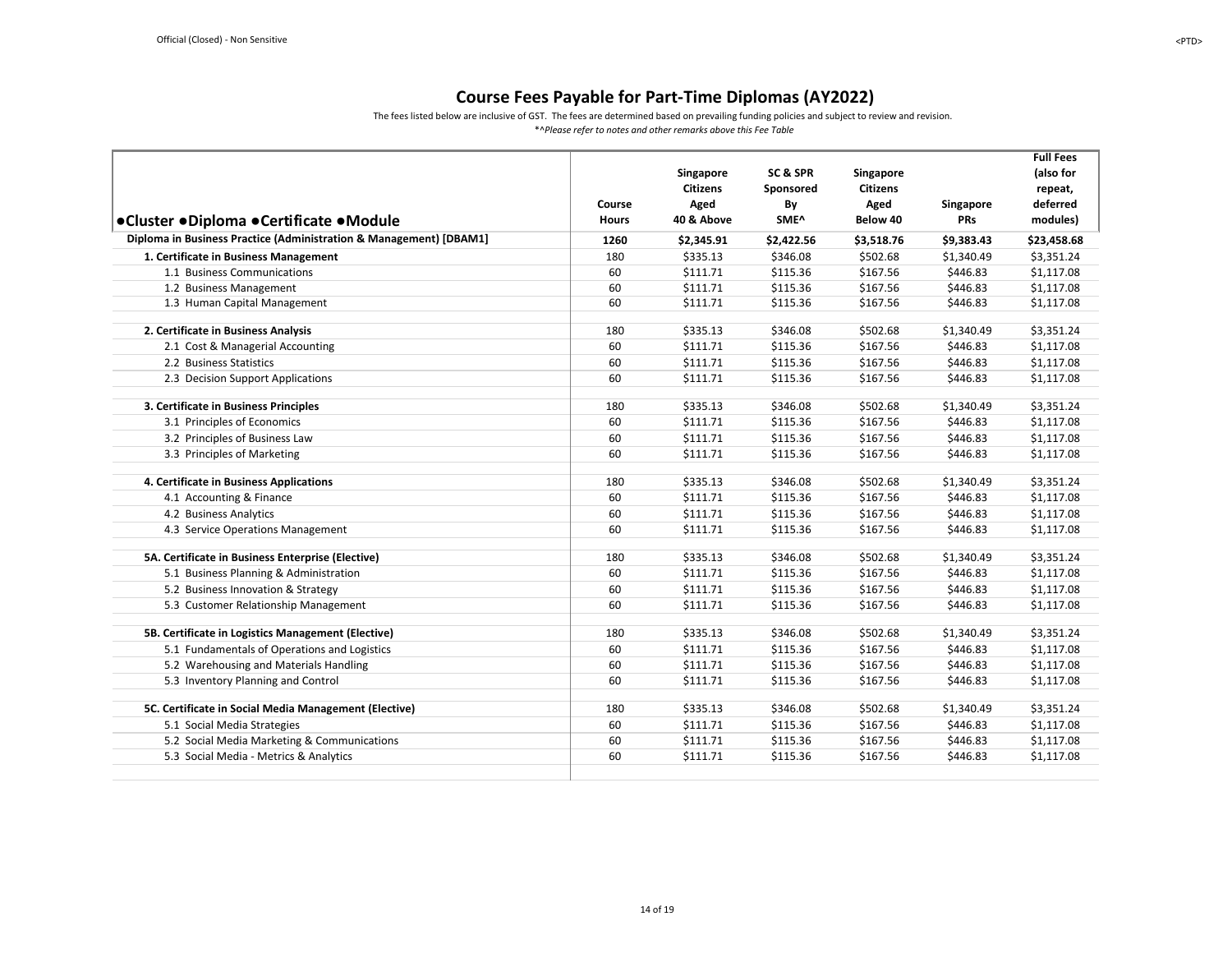The fees listed below are inclusive of GST. The fees are determined based on prevailing funding policies and subject to review and revision.

<span id="page-14-0"></span>

|                                                                    |              |                 |                  |                  |            | <b>Full Fees</b> |
|--------------------------------------------------------------------|--------------|-----------------|------------------|------------------|------------|------------------|
|                                                                    |              | Singapore       | SC & SPR         | <b>Singapore</b> |            | (also for        |
|                                                                    |              | <b>Citizens</b> | Sponsored        | <b>Citizens</b>  |            | repeat,          |
|                                                                    | Course       | Aged            | By               | Aged             | Singapore  | deferred         |
| ●Cluster ●Diploma ●Certificate ●Module                             | <b>Hours</b> | 40 & Above      | SME <sup>^</sup> | Below 40         | <b>PRs</b> | modules)         |
| Diploma in Business Practice (Administration & Management) [DBAM2] |              |                 |                  |                  |            |                  |
| Revised Curriculum from Apr 2021 Intake                            | 900          | \$1,675.65      | \$1,730.40       | \$2,513.40       | \$6,702.45 | \$16,756.20      |
| 1. Certificate in Customer & People Management                     | 180          | \$335.13        | \$346.08         | \$502.68         | \$1,340.49 | \$3,351.24       |
| 1.1 Management & Organisation                                      | 60           | \$111.71        | \$115.36         | \$167.56         | \$446.83   | \$1,117.08       |
| 1.2 Human Capital Management                                       | 60           | \$111.71        | \$115.36         | \$167.56         | \$446.83   | \$1,117.08       |
| 1.3 Service Operations Management                                  | 60           | \$111.71        | \$115.36         | \$167.56         | \$446.83   | \$1,117.08       |
|                                                                    |              |                 |                  |                  |            |                  |
| 2. Certificate in Digital Marketing                                | 180          | \$335.13        | \$346.08         | \$502.68         | \$1,340.49 | \$3,351.24       |
| 2.1 Marketing in the Digital Age                                   | 60           | \$111.71        | \$115.36         | \$167.56         | \$446.83   | \$1,117.08       |
| 2.2 Digital Marketing Strategies                                   | 60           | \$111.71        | \$115.36         | \$167.56         | \$446.83   | \$1,117.08       |
| 2.3 Digital Media - Metrics & Analytics                            | 60           | \$111.71        | \$115.36         | \$167.56         | \$446.83   | \$1,117.08       |
|                                                                    |              |                 |                  |                  |            |                  |
| 3. Certificate in Business Communication                           | 180          | \$335.13        | \$346.08         | \$502.68         | \$1,340.49 | \$3,351.24       |
| 3.1 Effective Communication                                        | 60           | \$111.71        | \$115.36         | \$167.56         | \$446.83   | \$1,117.08       |
| 3.2 Persuasive Business Communication                              | 60           | \$111.71        | \$115.36         | \$167.56         | \$446.83   | \$1,117.08       |
| 3.3 User-Centred Design in Business Communication                  | 60           | \$111.71        | \$115.36         | \$167.56         | \$446.83   | \$1,117.08       |
|                                                                    |              |                 |                  |                  |            |                  |
| 4. Certificate in Business & Decision Analytics                    | 180          | \$335.13        | \$346.08         | \$502.68         | \$1,340.49 | \$3,351.24       |
| 4.1 Business Statistics & Applications                             | 60           | \$111.71        | \$115.36         | \$167.56         | \$446.83   | \$1,117.08       |
| 4.2 Business Analytics                                             | 60           | \$111.71        | \$115.36         | \$167.56         | \$446.83   | \$1,117.08       |
| 4.3 Accounting & Finance                                           | 60           | \$111.71        | \$115.36         | \$167.56         | \$446.83   | \$1,117.08       |
|                                                                    |              |                 |                  |                  |            |                  |
| 5. Certificate in Business Innovation & Governance                 | 180          | \$335.13        | \$346.08         | \$502.68         | \$1,340.49 | \$3,351.24       |
| 5.1 Law & Governance                                               | 60           | \$111.71        | \$115.36         | \$167.56         | \$446.83   | \$1,117.08       |
| 5.2 International Business & Economics                             | 60           | \$111.71        | \$115.36         | \$167.56         | \$446.83   | \$1,117.08       |
| 5.3 Emerging Practices in Business                                 | 60           | \$111.71        | \$115.36         | \$167.56         | \$446.83   | \$1,117.08       |
|                                                                    |              |                 |                  |                  |            |                  |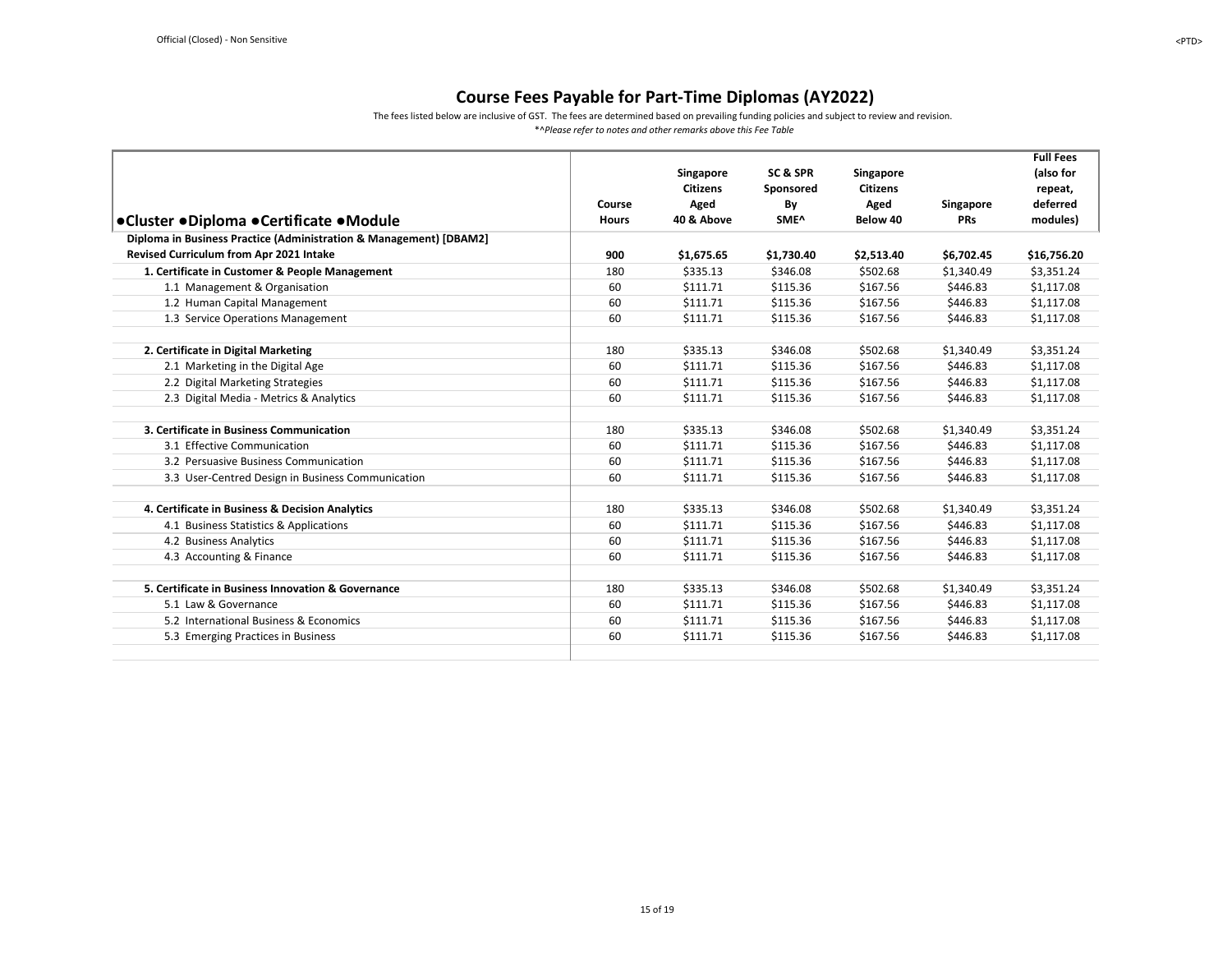The fees listed below are inclusive of GST. The fees are determined based on prevailing funding policies and subject to review and revision.

<span id="page-15-0"></span>

|                                                                              |              |                 |                  |                 |            | <b>Full Fees</b> |
|------------------------------------------------------------------------------|--------------|-----------------|------------------|-----------------|------------|------------------|
|                                                                              |              | Singapore       | SC&SPR           | Singapore       |            | (also for        |
|                                                                              |              | <b>Citizens</b> | Sponsored        | <b>Citizens</b> |            | repeat,          |
|                                                                              | Course       | Aged            | By               | Aged            | Singapore  | deferred         |
| ●Cluster ●Diploma ●Certificate ●Module                                       | <b>Hours</b> | 40 & Above      | SME <sup>^</sup> | Below 40        | <b>PRs</b> | modules)         |
| Diploma in Business Practice (International Supply Chain Management) [DBPSC] | 900          | \$1,675.65      | \$1,730.40       | \$2,513.40      | \$6,702.45 | \$16,756.20      |
| 1. Certificate in Logistics Management                                       | 180          | \$335.13        | \$346.08         | \$502.68        | \$1,340.49 | \$3,351.24       |
| 1.1 Fundamentals of Operations and Logistics                                 | 60           | \$111.71        | \$115.36         | \$167.56        | \$446.83   | \$1,117.08       |
| 1.2 Warehousing and Materials Handling                                       | 60           | \$111.71        | \$115.36         | \$167.56        | \$446.83   | \$1,117.08       |
| 1.3 Inventory Planning and Control                                           | 60           | \$111.71        | \$115.36         | \$167.56        | \$446.83   | \$1,117.08       |
| 2. Certificate in Materials Management                                       | 180          | \$335.13        | \$346.08         | \$502.68        | \$1,340.49 | \$3,351.24       |
| 2.1 Materials Planning & Control                                             | 60           | \$111.71        | \$115.36         | \$167.56        | \$446.83   | \$1,117.08       |
| 2.2 International Purchasing Management                                      | 60           | \$111.71        | \$115.36         | \$167.56        | \$446.83   | \$1,117.08       |
| 2.3 Supply Chain Management                                                  | 60           | \$111.71        | \$115.36         | \$167.56        | \$446.83   | \$1,117.08       |
|                                                                              |              |                 |                  |                 |            |                  |
| 3. Certificate in International Trade Operations                             | 180          | \$335.13        | \$346.08         | \$502.68        | \$1,340.49 | \$3,351.24       |
| 3.1 Maritime Logistics                                                       | 60           | \$111.71        | \$115.36         | \$167.56        | \$446.83   | \$1,117.08       |
| 3.2 International Trade Management                                           | 60           | \$111.71        | \$115.36         | \$167.56        | \$446.83   | \$1,117.08       |
| 3.3 Distribution & Transport Services                                        | 60           | \$111.71        | \$115.36         | \$167.56        | \$446.83   | \$1,117.08       |
|                                                                              |              |                 |                  |                 |            |                  |
| 4. Certificate in Specialised Logistics                                      | 180          | \$335.13        | \$346.08         | \$502.68        | \$1,340.49 | \$3,351.24       |
| 4.1 Cold Chain Logistics                                                     | 60           | \$111.71        | \$115.36         | \$167.56        | \$446.83   | \$1,117.08       |
| 4.2 Projects & Events Logistics                                              | 60           | \$111.71        | \$115.36         | \$167.56        | \$446.83   | \$1,117.08       |
| 4.3 Chemical Logistics                                                       | 60           | \$111.71        | \$115.36         | \$167.56        | \$446.83   | \$1,117.08       |
|                                                                              |              |                 |                  |                 |            |                  |
| 5. Certificate in Business Mgt. or Analysis or Principles (Elective)         | 180          | \$335.13        | \$346.08         | \$502.68        | \$1,340.49 | \$3,351.24       |
| 5.1 Module 1                                                                 | 60           | \$111.71        | \$115.36         | \$167.56        | \$446.83   | \$1,117.08       |
| 5.2 Module 2                                                                 | 60           | \$111.71        | \$115.36         | \$167.56        | \$446.83   | \$1,117.08       |
| 5.3 Module 3                                                                 | 60           | \$111.71        | \$115.36         | \$167.56        | \$446.83   | \$1,117.08       |
|                                                                              |              |                 |                  |                 |            |                  |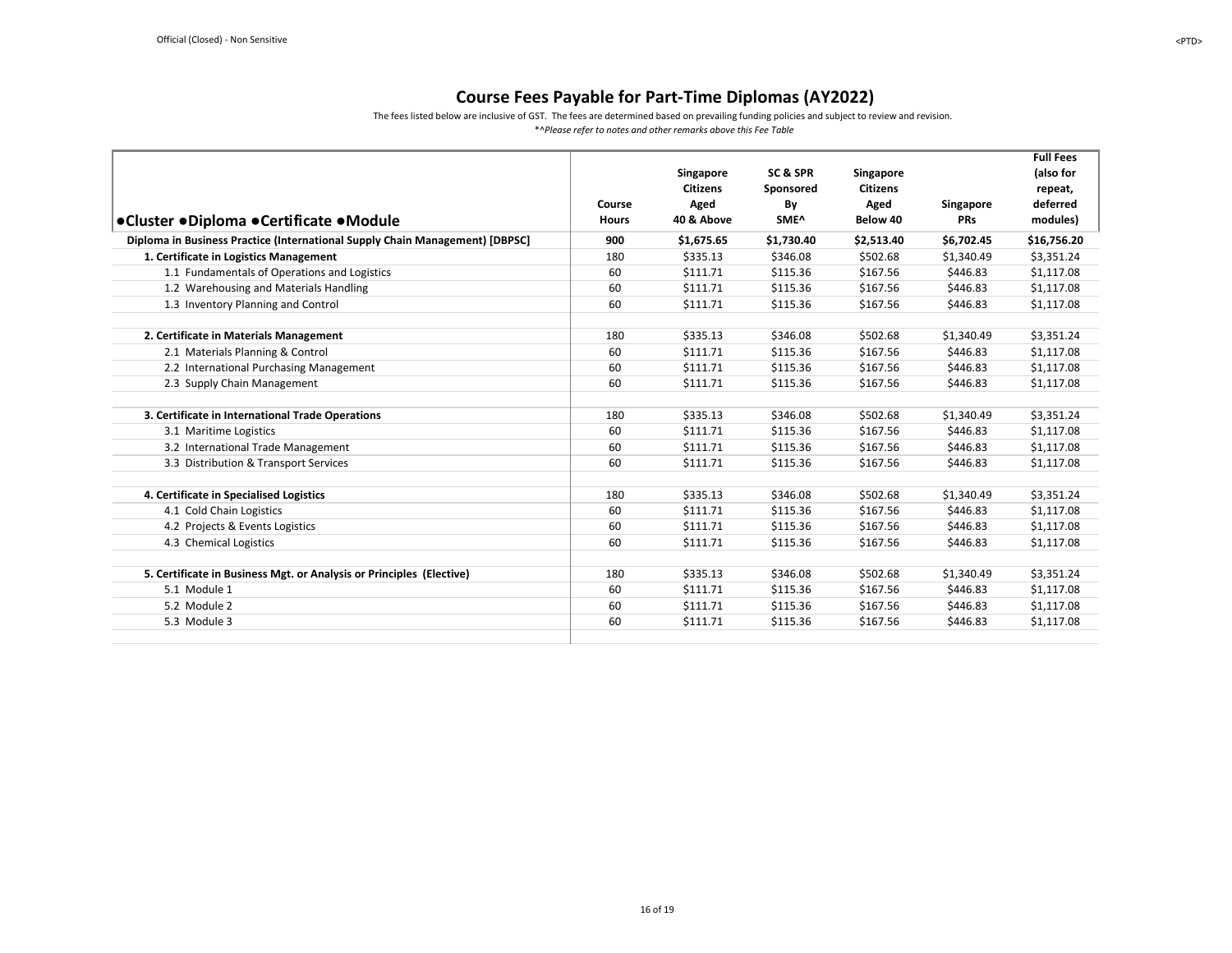The fees listed below are inclusive of GST. The fees are determined based on prevailing funding policies and subject to review and revision.

<span id="page-16-0"></span>

|                                                                              |              |                 |                  |                 |            | <b>Full Fees</b> |
|------------------------------------------------------------------------------|--------------|-----------------|------------------|-----------------|------------|------------------|
|                                                                              |              | Singapore       | SC & SPR         | Singapore       |            | (also for        |
|                                                                              |              | <b>Citizens</b> | Sponsored        | <b>Citizens</b> |            | repeat,          |
|                                                                              | Course       | Aged            | By               | Aged            | Singapore  | deferred         |
| ●Cluster ●Diploma ●Certificate ●Module                                       | <b>Hours</b> | 40 & Above      | SME <sup>^</sup> | Below 40        | <b>PRs</b> | modules)         |
| Diploma in Business Practice (International Supply Chain Management) [DBSC1] |              |                 |                  |                 |            |                  |
| Revised Curriculum from Apr 2020 Intake                                      | 900          | \$1,675.65      | \$1,730.40       | \$2,513.40      | \$6,702.45 | \$16,756.20      |
| 1. Certificate in Logistics Management                                       | 180          | \$335.13        | \$346.08         | \$502.68        | \$1,340.49 | \$3,351.24       |
| 1.1 Fundamentals of Operations and Logistics                                 | 60           | \$111.71        | \$115.36         | \$167.56        | \$446.83   | \$1,117.08       |
| 1.2 Warehousing and Material Handling                                        | 60           | \$111.71        | \$115.36         | \$167.56        | \$446.83   | \$1,117.08       |
| 1.3 Inventory Planning and Control                                           | 60           | \$111.71        | \$115.36         | \$167.56        | \$446.83   | \$1,117.08       |
|                                                                              |              |                 |                  |                 |            |                  |
| 2. Certificate in Materials Management                                       | 180          | \$335.13        | \$346.08         | \$502.68        | \$1,340.49 | \$3,351.24       |
| 2.1 Productivity & Performance                                               | 60           | \$111.71        | \$115.36         | \$167.56        | \$446.83   | \$1,117.08       |
| 2.2 International Purchasing Management                                      | 60           | \$111.71        | \$115.36         | \$167.56        | \$446.83   | \$1,117.08       |
| 2.3 Supply Chain Management                                                  | 60           | \$111.71        | \$115.36         | \$167.56        | \$446.83   | \$1,117.08       |
|                                                                              |              |                 |                  |                 |            |                  |
| 3. Certificate in International Trade Operations                             | 180          | \$335.13        | \$346.08         | \$502.68        | \$1,340.49 | \$3,351.24       |
| 3.1 International Business Environment                                       | 60           | \$111.71        | \$115.36         | \$167.56        | \$446.83   | \$1,117.08       |
| 3.2 International Trade Management                                           | 60           | \$111.71        | \$115.36         | \$167.56        | \$446.83   | \$1,117.08       |
| 3.3 Distribution & Transport Services                                        | 60           | \$111.71        | \$115.36         | \$167.56        | \$446.83   | \$1,117.08       |
|                                                                              |              |                 |                  |                 |            |                  |
| 4. Certificate in Specialised Logistics                                      | 180          | \$335.13        | \$346.08         | \$502.68        | \$1,340.49 | \$3,351.24       |
| 4.1 Cold Chain Logistics                                                     | 60           | \$111.71        | \$115.36         | \$167.56        | \$446.83   | \$1,117.08       |
| 4.2 Pharmaceutical Logistics                                                 | 60           | \$111.71        | \$115.36         | \$167.56        | \$446.83   | \$1,117.08       |
| 4.3 Chemical Logistics                                                       | 60           | \$111.71        | \$115.36         | \$167.56        | \$446.83   | \$1,117.08       |
|                                                                              |              |                 |                  |                 |            |                  |
| 5. Certificate in Business Management or Business Applications (Elective)    | 180          | \$335.13        | \$346.08         | \$502.68        | \$1,340.49 | \$3,351.24       |
| 5.1 Module 1                                                                 | 60           | \$111.71        | \$115.36         | \$167.56        | \$446.83   | \$1,117.08       |
| 5.2 Module 2                                                                 | 60           | \$111.71        | \$115.36         | \$167.56        | \$446.83   | \$1,117.08       |
| 5.3 Module 3                                                                 | 60           | \$111.71        | \$115.36         | \$167.56        | \$446.83   | \$1,117.08       |
|                                                                              |              |                 |                  |                 |            |                  |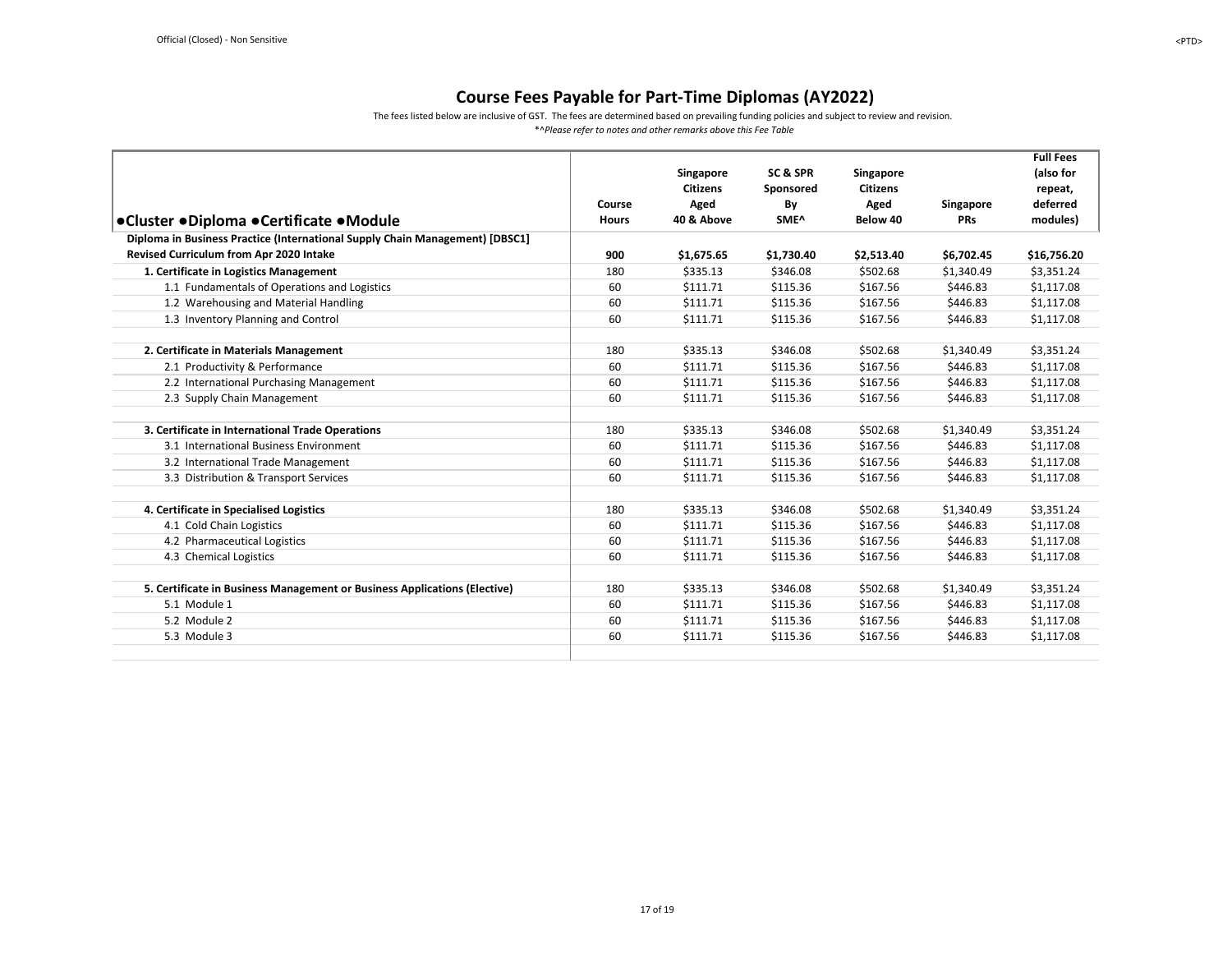The fees listed below are inclusive of GST. The fees are determined based on prevailing funding policies and subject to review and revision.

<span id="page-17-0"></span>

|                                                                       |              |                 |            |                 |                  | <b>Full Fees</b> |
|-----------------------------------------------------------------------|--------------|-----------------|------------|-----------------|------------------|------------------|
|                                                                       |              | Singapore       | SC&SPR     | Singapore       |                  | (also for        |
|                                                                       |              | <b>Citizens</b> | Sponsored  | <b>Citizens</b> |                  | repeat,          |
|                                                                       | Course       | Aged            | By         | Aged            | <b>Singapore</b> | deferred         |
| ●Cluster ●Diploma ●Certificate ●Module                                | <b>Hours</b> | 40 & Above      | SME^       | Below 40        | <b>PRs</b>       | modules)         |
| Diploma in Care and Programme (Student Services & Coaching) [DCP]     | 870          | \$1,672.72      | \$1,672.72 | \$2,429.62      | \$6,479.03       | \$16,197.66      |
| 1. Certificate in Introduction to Student Services                    | 165          | \$317.24        | \$317.24   | \$460.79        | \$1,228.78       | \$3,071.97       |
| 1.1 Understanding Student Services                                    | 45           | \$86.52         | \$86.52    | \$125.67        | \$335.12         | \$837.81         |
| 1.2 Understanding Children's Behaviour                                | 60           | \$115.36        | \$115.36   | \$167.56        | \$446.83         | \$1,117.08       |
| 1.3 Managing Classroom Behaviour                                      | 60           | \$115.36        | \$115.36   | \$167.56        | \$446.83         | \$1,117.08       |
| 2. Certificate in Student Management                                  | 165          | \$317.24        | \$317.24   | \$460.79        | \$1,228.78       | \$3,071.97       |
| 2.1 Managing Challenging Behaviour                                    | 45           | \$86.52         | \$86.52    | \$125.67        | \$335.12         | \$837.81         |
|                                                                       | 60           | \$115.36        |            |                 | \$446.83         |                  |
| 2.2 Effective Facilitation of Group Activities                        |              |                 | \$115.36   | \$167.56        |                  | \$1,117.08       |
| 2.3 Communicating with Students Effectively                           | 60           | \$115.36        | \$115.36   | \$167.56        | \$446.83         | \$1,117.08       |
| 3. Certificate in Programme Management                                | 180          | \$346.08        | \$346.08   | \$502.68        | \$1.340.49       | \$3.351.24       |
| 3.1 Conducting Needs Assessment & Evaluation in Programme Development | 60           | \$115.36        | \$115.36   | \$167.56        | \$446.83         | \$1,117.08       |
| 3.2 Developing Programmes for Social Emotional Learning               | 60           | \$115.36        | \$115.36   | \$167.56        | \$446.83         | \$1,117.08       |
| 3.3 Planning Effective Curriculum                                     | 60           | \$115.36        | \$115.36   | \$167.56        | \$446.83         | \$1,117.08       |
|                                                                       |              |                 |            |                 |                  |                  |
| 4. Certificate in Centre Management                                   | 180          | \$346.08        | \$346.08   | \$502.68        | \$1,340.49       | \$3,351.24       |
| 4.1 Implementing Efficient Processes in Student Services              | 60           | \$115.36        | \$115.36   | \$167.56        | \$446.83         | \$1,117.08       |
| 4.2 Managing Stakeholders: Engaging the Community                     | 60           | \$115.36        | \$115.36   | \$167.56        | \$446.83         | \$1,117.08       |
| 4.3 Understanding Legal and Ethical Behaviour                         | 60           | \$115.36        | \$115.36   | \$167.56        | \$446.83         | \$1,117.08       |
| 5. Certificate in Managing and Leading Staff                          | 180          | \$346.08        | \$346.08   | \$502.68        | \$1,340.49       | \$3,351.24       |
| 5.1 Coaching & Supervising Staff                                      | 60           | \$115.36        | \$115.36   | \$167.56        | \$446.83         | \$1,117.08       |
| 5.2 Facilitating Effective Teams                                      | 60           | \$115.36        | \$115.36   | \$167.56        | \$446.83         | \$1,117.08       |
| 5.3 Enhancing the Professional & Personal Development for Staff       | 60           | \$115.36        | \$115.36   | \$167.56        | \$446.83         | \$1,117.08       |
|                                                                       |              |                 |            |                 |                  |                  |